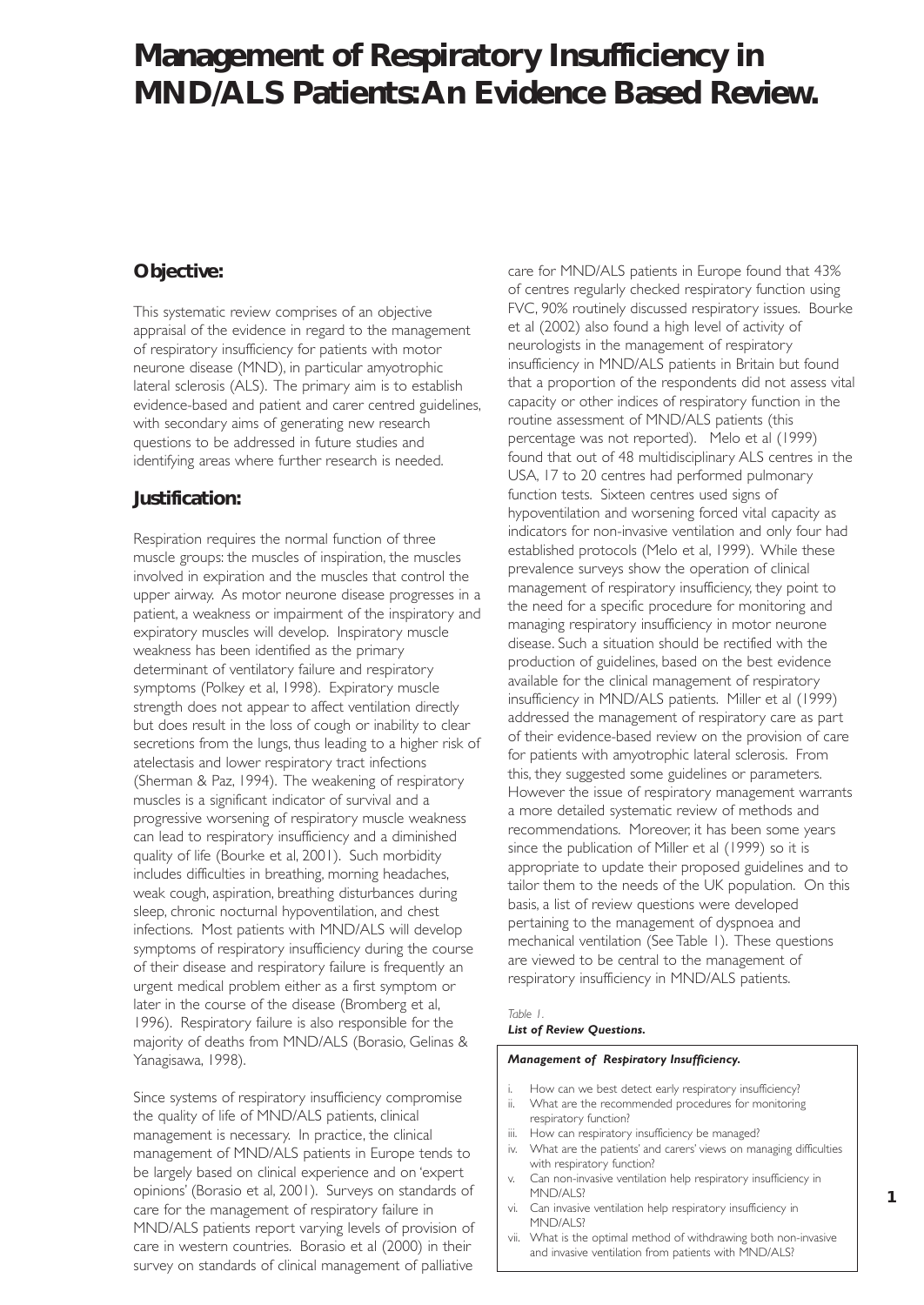## **Review Methods:**

Studies were identified through computerized searches of 32 databases, including MEDLINE, CINAHL, PsychINFO, Cochrane Controlled Trials Register, National Research Register and Conference Papers Index. Internet searches of websites of drug companies and MND/ALS research web sites,'snow balling' and hand searches were also employed to locate any unpublished study or other 'grey literature' on respiration and MND/ALS. Since management of MND/ALS involves a number of health professionals and care workers, searches were made across multiple disciplines. No time frame was imposed on the search so that the articles would include everything ever published on MND/ALS and respiration. This provided large catchments of literature, which increased probability of identifying all relevant studies. On initial screening of titles and abstracts, a large number of duplicates (including articles printed in different languages and journals) were found but once these were identified and irrelevant articles deleted, a total of 496 articles were recorded.

According to the protocol, only articles pertaining to the management of respiratory insufficiency in MND/ALS patients can be included (See Table 2 for study selection criteria). Opinions expressed in letters to editors on published studies were also removed from the systematic review, as these did not reveal any inconsistencies with the data that the systematic review had not already detected nor did they include primary research of the writer. Single case reports were also omitted, as these were descriptive and did not mention best practice in management issues. In addition, they cannot be generalised to the average patient. All other managerial issues pertaining to MND/ALS, general and descriptive articles on MND/ALS (including descriptions of the respiratory system), experiments on animal populations and the management of respiratory insufficiency in other populations were excluded. Studies that fulfilled the inclusion criteria were retrieved from more detailed evaluation and the quality of the studies were assessed on the basis of methodology, bias, internal and external validity. A taxonomy of studies was adhered to, based on the proposed hierarchy of studies by the US Department of Health and Human

| <b>Selection Criteria</b> | <b>Inclusion Criteria</b>                                                                                                                                                                                            | <b>Exclusion Criteria</b>                                                                                                                                 |
|---------------------------|----------------------------------------------------------------------------------------------------------------------------------------------------------------------------------------------------------------------|-----------------------------------------------------------------------------------------------------------------------------------------------------------|
| Population                | MND/ALS patients<br>in general.                                                                                                                                                                                      | All other patients, animals and humans                                                                                                                    |
| <b>Interventions</b>      | Clinical management of respiration                                                                                                                                                                                   | All other clinical<br>management issues<br>pertaining to MND/ALS.                                                                                         |
| <b>Outcomes</b>           | (1) Management of respiratory insufficiency<br>(2) Ease of discomfort for patient<br>(3) Assessment of need for ventilatory support<br>(4) Adverse or positive effects of non-invasive<br>and invasive interventions | All other outcomes                                                                                                                                        |
| <b>Study Design</b>       | (1) randomised controlled trials<br>(2) non-randomised/quasi-experimental trials<br>(3) observational studies<br>(4) expert opinion                                                                                  | (1) single cases<br>(2) letters of opinion<br>(3) expert opinion if<br>not backed by a<br>narrative review<br>(4) descriptions of the respiratory system. |

Table 2 *Study Selection Criteria*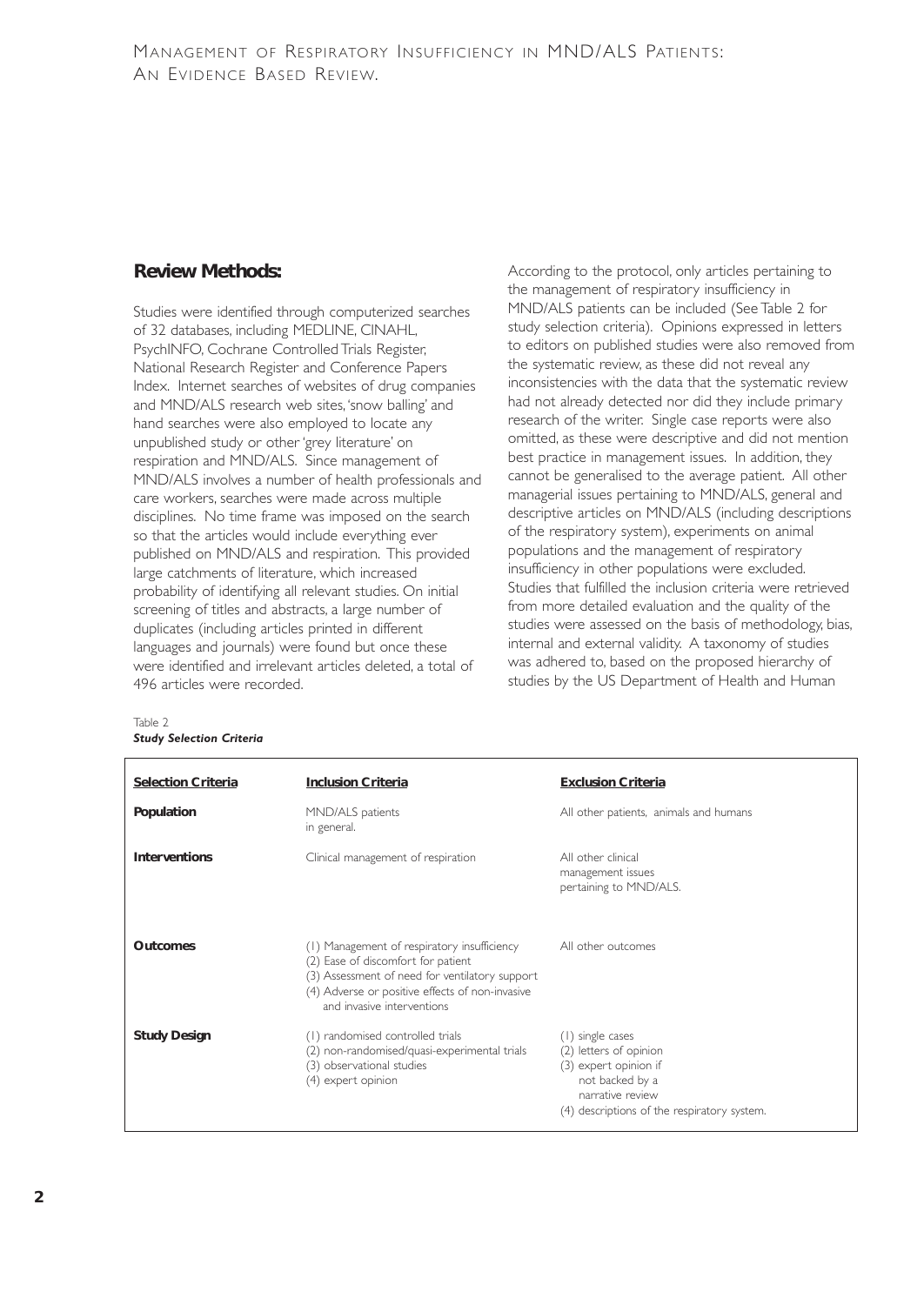Services (1993) and the quality of evidence was assessed using a modified version of a system suggested by the Oxford Centre for Evidence-based Medicine (http:///www.cebm.net) (see Table 3). The minimum quality threshold for the selection of studies was set at grade 5, i.e. expert opinion, which is supported by a narrative review and published in peer-reviewed journals. Such a low threshold was chosen due to the lack of grade 1 evidence. However, grade 5 evidence was only utilised in this review where there was a dearth of higher quality studies on a particular topic or question. The study selection process reduced the number of 496 down to 123 articles for data synthesis.

All studies selected addressed management of respiratory insufficiency in MND/ALS patients, though some were geared towards neuromuscular patients in general but had mentioned MND/ALS patients or addressed the management of ALS disease.The majority of studies were observational studies and were largely grade 4 (case-series).There were no randomised controlled trials, although there were two systematic reviews of observational studies - Miller et al (1999) on management of MND/ALS and Ginsberg & Lowe (2002) on cost effectiveness of treatments for MND/ALS - thus setting the highest grade of evidence as 2a. Two surveys and one descriptive article on current practices of respiratory care in Europe were included as background information for the ensuing review questions (Bourke et al, 2002; Borasio et al, 2001; Borasio et al, 1998). It is worth noting that when reviewing the best evidence for effectiveness of a clinical managerial issue, observational studies, despite their vulnerability to selection bias, are beneficial to identifying adverse effects of treatments and measuring quality of service delivery and management. Due to the variation in sample characteristics, study design and statistical tests used, it was deemed more suitable to report the results qualitatively rather than attempt to quantify the results. A minimum number of patients and defined patient characteristics per observational or controlled quasiexperimental study were not set as criteria for inclusion. Firstly, the MND/ALS sub-population in the general population is small so sample sizes will also be small. Secondly, the ALS population varies in demographics and disease severity, so compilation of all studies can help to identify the common issues of respiration. In regards to the development of the guidelines, each guideline will be classified in accordance to the strength of recommendation (see Table 4). Class A studies encompass systematic reviews with meta analysis or randomised controlled trials, Class B studies are experimental studies, Class C observational studies and

Class D refers to expert opinion. Since all the guidelines comprised of either grade 2 or grade 3 evidence, this makes them more recommendations than guidelines.

#### *Table 3.*

#### *Study Hierarchy for the Clinical Management of Respiratory insufficiency; Grading of Quality of Evidence for the Individual Studies*

#### *Study Hierarchy for the Clinical Management of Respiratory insufficiency:*

- 1 Systematic reviews and meta-analysis.<br>2 Randomised controlled trials
- Randomised controlled trials.
- 3 Non-randomised controlled trials (also known as quasiexperimental studies).
- 4 Observational studies with comparison group (analytical) cohort studies, case control studies.
- 5 Observational studies without comparison groups (descriptive) – cross-sectional studies (prevalence), beforeand-after studies, case series, surveillance.
- 6 Expert opinion based on pathophysiology, bench research or consensus.

#### *Grading of Quality of Evidence for the Individual Studies:*

- 1a Systematic review with homogeneity of RCTs worrisome heterogeneity to be tagged with a "-".
- 1b Individual RCT with a narrow confidence interval
- 1c Quasi-experimental/ RCT where all patients died before Rx became available but some now survive on it; or when some patients died before the Rx became available but none now die on it.
- 2a Systematic review with homogeneity of cohort studies
- 2b Individual cohort study (including low quality RCT; e.g., <80% follow-up)
- 2c "Outcomes" Research (relates the health and clinical outcome of a cohort of patients with the same diagnosis to the care that they received)
- 3a Systematic review with homogeneity of case-control studies
- 3b Individual case-control study
- 3c Individual controlled cross-sectional study
- 4 Observational studies without controls (case series, beforeand-after studies, prevalence cross-sectional studies) and poor quality cohort and case control studies
- 5 Expert opinion without explicit critical appraisal, or based on physiology, bench research or "first principles" (i.e. the pathophysiological principles used to determine clinical practice).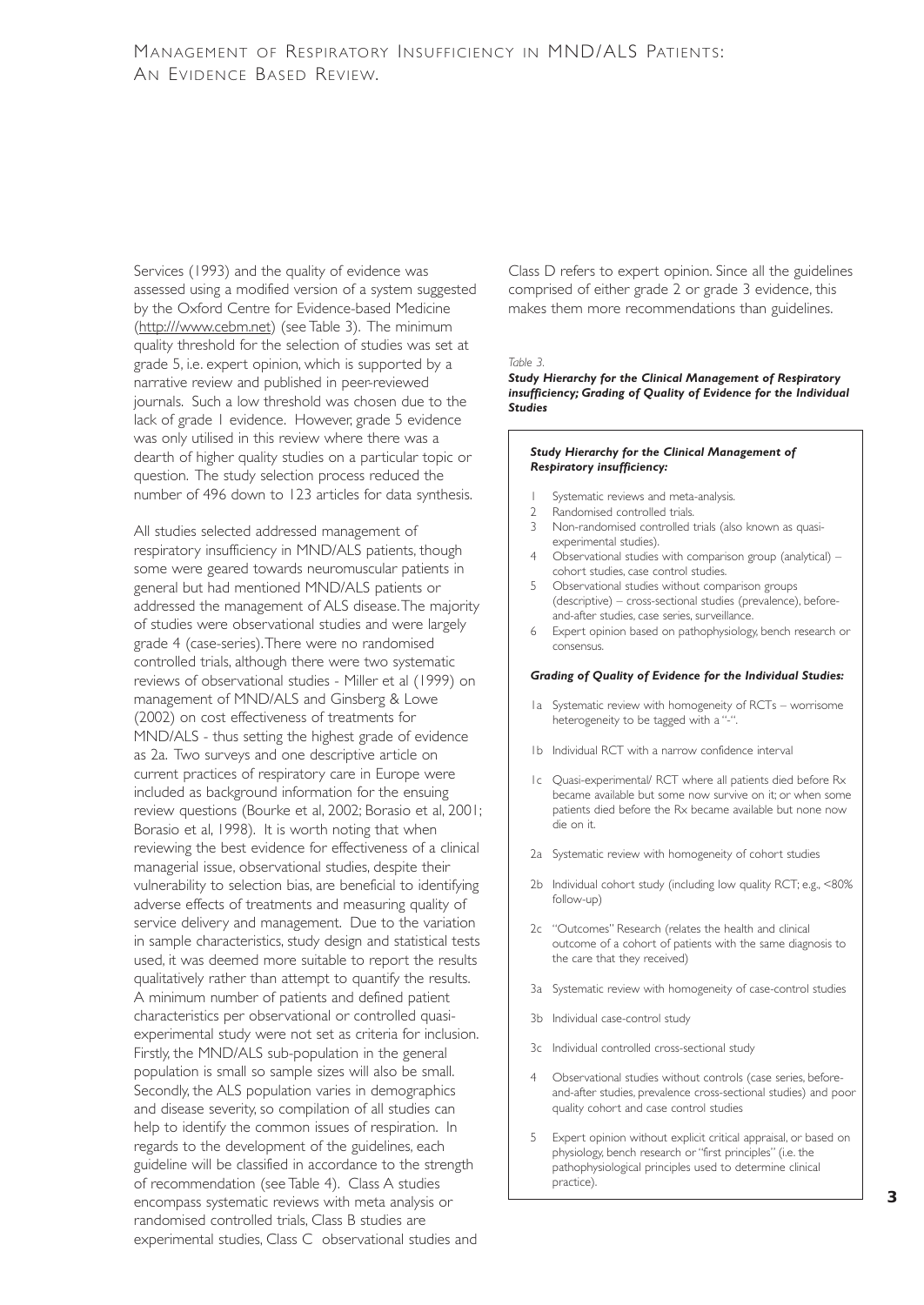#### *Table 4 Classification of recommendations for clinical management:*

- Strong recommendation for use in clinical management, arising from strong evidence obtained from Class A and B studies.
- II Recommendation for clinical management that is based on Class B and/or Class C evidence.
- III Suggestion for clinical management that is based on Class D evidence and/or where evidence is inconclusive.

## **How can we best detect early respiratory insufficiency?**

Since death in MND/ALS patients is frequently due to ventilatory failure caused by respiratory muscle weakness, it is important to manage dyspnoea and hypoventilation, including sleep-disordered breathing, from as early a stage as possible. This can help the discussion about mechanical ventilation, which can

prolong survival (Lyall et al, 2001b; Sherman & Paz, 1994). Whilst respiratory symptoms are an insensitive marker for pulmonary impairment, they can alert the clinician to the possibility of respiratory muscle weakness (Lechtzin et al, 2002; Lyall, Moxham & Leigh, 2000; Miller et al, 1999; Borasio, Gelinas & Yanagisawa, 1998). Sometimes forced vital capacity and arterial blood gas measurements may remain normal despite presence of chronic hypoventilation (Borasio, Gelinas & Yanagisawa, 1998). In this instance, patients' selfreported symptoms can indicate respiratory insufficiency and help in determining the use of non-invasive ventilation (Gonzalez-Lorenzo & Diaz-Lobato, 2000; Lyall, Moxham & Leigh, 2000; Borasio, Gelinas & Yanagisawa, 1998; Braun, 1987). Table 5 outlines the main symptoms and signs. It should be noted that symptoms of respiratory insufficiency or hypercapnia can be subtle if they are not looked for specifically (Lyall, Moxham & Leigh, 2000; Hardiman, 2000; Miller et al, 1999). It is recommended that signs of respiratory

*Table 5 Symptoms and Signs of Respiratory Insufficiency.*

#### **Symptoms** Signs

Breathlessness on exertion (dyspnoea) and the second reduced chest expansion Breathlessness when lying down (orthopnoea) Rapid Respiratory Rates Morning headaches and the matrix of the Morning headaches and the matrix of the Measure of Accessory muscle recruitment<br>Accessory muscle recruitment Extreme fatigue Weak cought and the seedings of the Meak cought and the Weak cought are the Weak shift and the E<br>Excessive daytime sleepiness and the Meak shift and the Weak shift and the Meak shift and the Meak shift and Excessive daytime sleepiness<br>
Disturbed sleep or frequent nocturnal awakenings<br>
Disturbed sleep or frequent nocturnal awakenings<br>
Maradoxical movement of the abdomen Disturbed sleep or frequent nocturnal awakenings Nightmares on inspiration Anxiety Impaired cognition Decreased appetite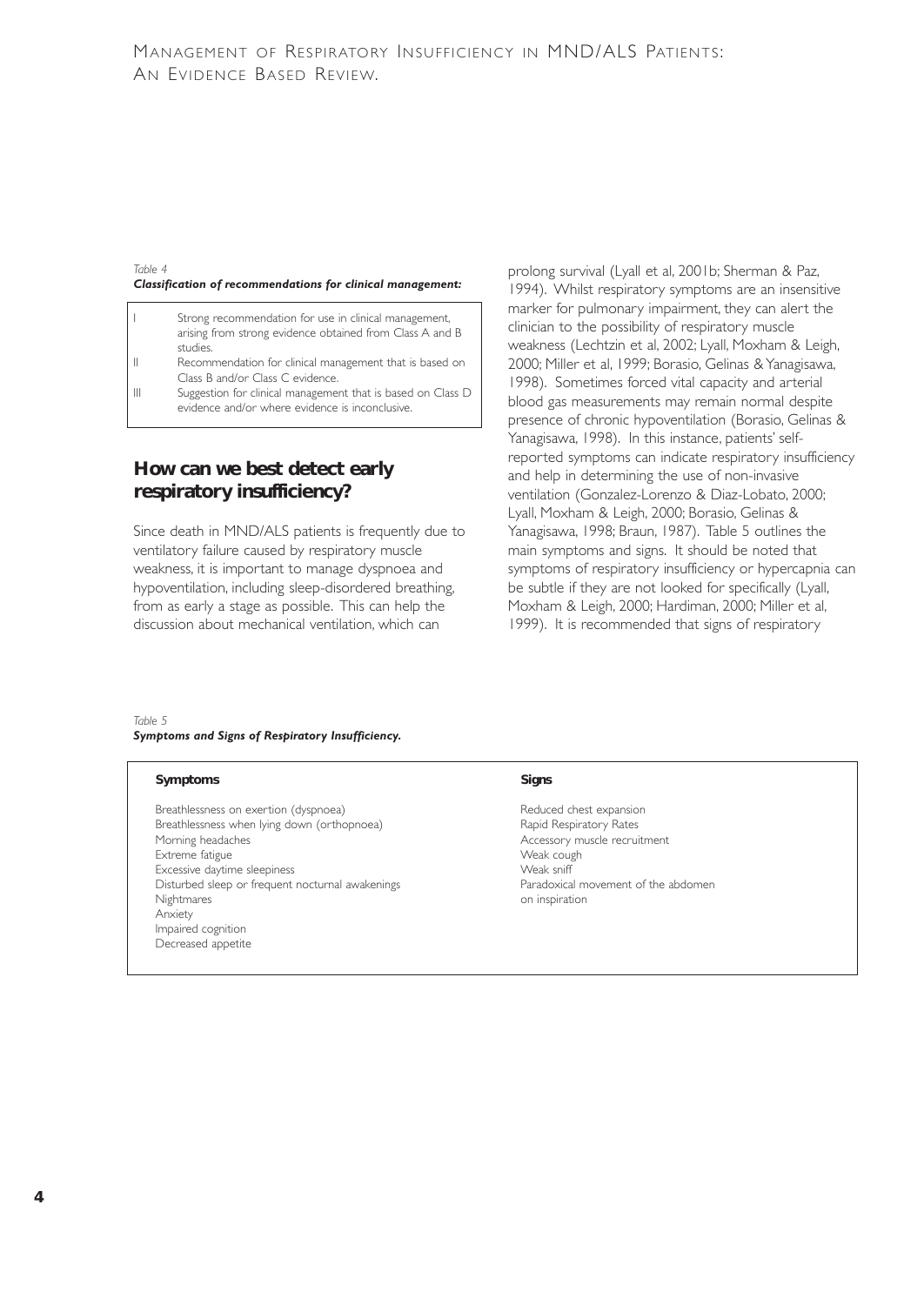#### insufficiency be checked regularly.

According to Miller et al (1999), there is no evidence for the best test of detection of early signs of impending respiratory failure. It is also unknown at what level of respiratory muscle weakness, hypoventilation occurs (Lyall et al, 2001b). Furthermore there is no single test of respiratory muscle strength, which can predict hypercapnia reliably, although all measurements of respiratory muscle strength have been shown to have prognostic value (Lyall et al, 2001b). Initial clinical measurements can include slow vital capacity, static inspiratory and expiratory mouth pressures, maximal sniff oesophageal pressure, maximal sniff transdiaphragmatic pressure, sniff nasal inspiratory pressures, cough gastric pressure, testing serum bicarbonate and chloride levels and blood gases. A combination of respiratory muscle strength or pulmonary function measures is demonstrated throughout the literature and it is thus recommended that such a procedure be followed rather than reliance on one particular test.

Spirometry is useful in detecting early respiratory involvement in MND/ALS and in predicting the course of respiratory failure (Schiffman & Belsh, 1993; Poloni et al, 1983). Spirometry may consist of forced expiratory volume in one second (FEV1), a flow-volume loop and slow vital capacity (VC) measurements in a sitting/standing or lying position on a volumetric spirometer. Forced vital capacity (FVC) is the most utilised form of monitoring respiratory function in neuromuscular patients (Varrato et al, 2001) and its results have been shown to be reproducible with less than 5% variability (Andres et al, 1988). As MND/ALS develops, there is a progressive reduction in vital capacity, which is related to muscular weakness and vital capacity declines at an accelerated rate towards the end of the terminal stage (Lyall et al, 2001b; Melo et al, 1999; Escarrabill et al, 1998; Poloni et al, 1983). A decrease in VC to 50% predicted is associated with respiratory symptoms and VC is considered to be predictive of survival time (Varrato et al, 2001; Miller et al, 1999). As Stambler et al (1998) demonstrated, the lower the vital capacity, the shorter the survival time in MND/ALS. Varrato et al (2001) compared the measures of erect, seated forced vital capacity (eFVC) and supine forced vital capacity (sFVC) in a cohort study and concluded that supine FVC is significantly lower and the erect minus supine FVC difference (e-sFVC) is significantly greater in MND/ALS patients with complaints of dyspnoea and orthopnoea. Diaphragmatic weakness was also strongly associated with daytime fatigue. In spite of an e%FVC about 50%, patients with diaphragmatic weakness are at risk for nocturnal

hypoventilation during non-REM and REM sleep. This indicates that sFVC and e-sFVC should be included in the routine monitoring of respiratory function in patients with MND/ALS, particularly in those with respiratory symptoms even if the e%FVC is significantly greater than 50% (Varrato et al, 2001).

However, vital capacity can be an insensitive test of respiratory muscle function in the early and later stages of the disease and patients with pseudobulbar features or bulbar onset disease cannot use the test accurately (Hadjikoutis & Wiles, 2001; Chaudri et al, 2000; Fitting et al, 1999; Miller et al, 1999). Forced vital capacity can remain normal despite substantial inspiratory muscle weakness (Lechtzin et al, 2002). Marti-Fabregas et al (1996) found in a case series study that while FVC results were useful for determining the presence and degree of respiratory system involvement, FVC deterioration showed a curvilinear slope rather than a linear correlation with survival in the later stages of the disease. These results have been disputed in studies such as Schiffman & Belsh (1996). Another spirometry measure, the maximal voluntary ventilation (MVV), has been proposed as a single measure of both inspiratory and expiratory respiratory function and like FVC, MVV correlates with survival (Fallat et al, 1979; Griggs, 1990). MVV is not routinely offered in most UK lung function laboratories. Chaudri et al (2000) argue that despite the insensitivity of vital capacity, it is a good index of respiratory function and they recommend the combination of vital capacity with sniff nasal inspiratory pressure in assessments of respiration.

Sniff nasal inspiratory pressure (SNIP) has been advocated as a better predictor of respiratory failure than vital capacity as it is more sensitive to decrements in inspiratory muscle strength (Lyall et al, 2001a; Lyall et al, 2001b; Chaudri et al, 2000; Fitting et al, 1999). Fitting et al (1999) demonstrated in a study of 16 patients that sniff nasal inspiratory pressure was the most useful single respiratory test which showed sensitivity in mild disease and feasibility in advance disease, where maximal inspiratory pressure (MIP) and maximal expiratory pressure (MEP) were not possible. Maximal inspiratory pressure and maximal expiratory pressure are the standard tests of inspiratory and expiratory muscle strengths (Lechtzin et al, 2002). Sniff nasal inspiratory pressure was also easy to perform and inexpensive and similar to forced vital capacity, sniff nasal inspiratory pressure was suitable for assessing the linear decline of respiratory muscle strength in MND/ALS (Fitting et al, 1999). Another case series of 59 MND/ALS patients concluded that SNIP was a simple and alternative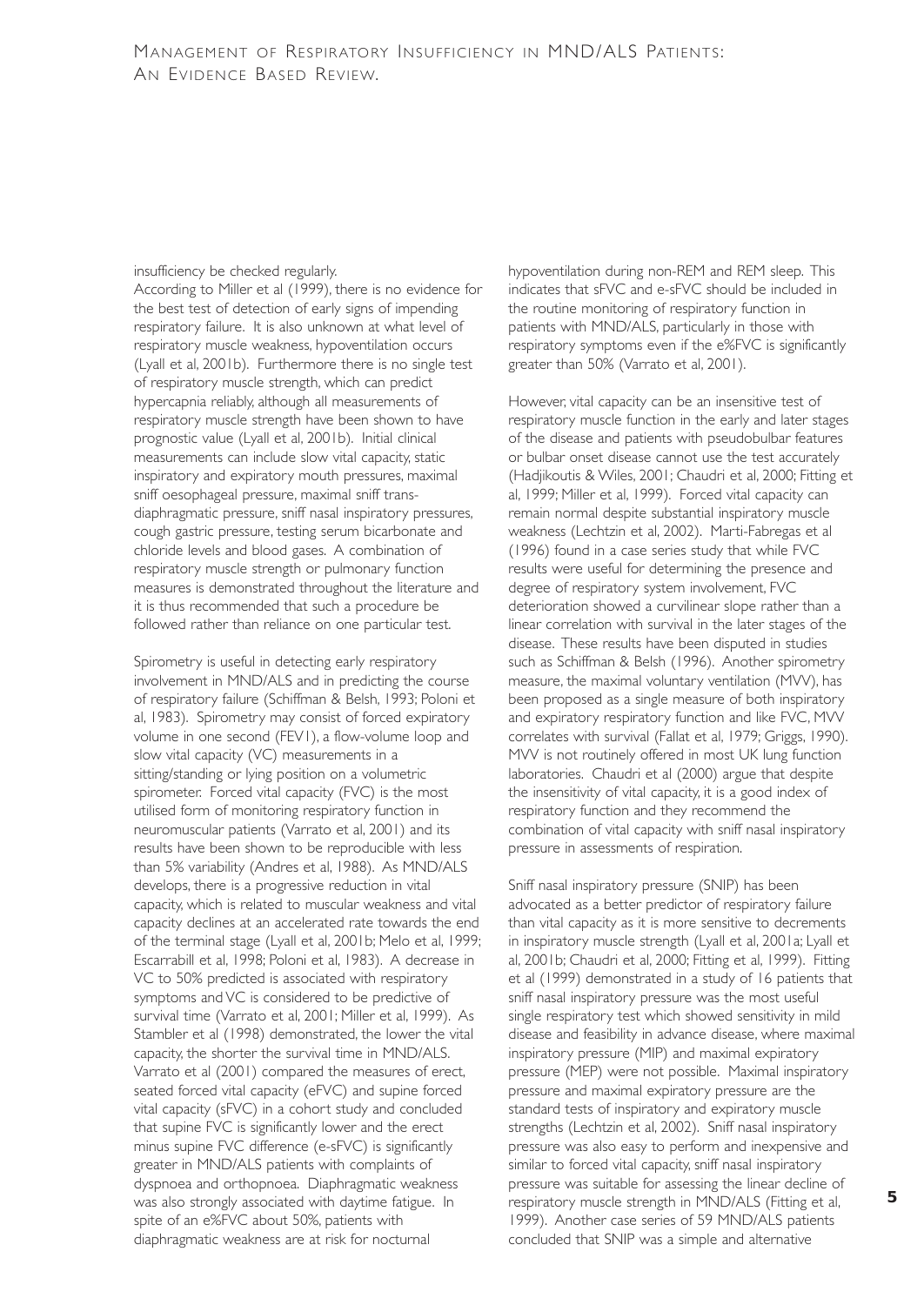measure to vital capacity and was better than MIP and MEP in identifying patients with hypercapnia. This was replicated by Lyall et al (2001b) in their study of 81 MND/ALS patients, where SNIP was a better predictor of hypercapnia in patients without significant bulbar involvement. Patients with a sniff nasal inspiratory pressure of 30% of the predicted value are at risk of developing hypercapnia and it is recommended that their arterial blood gas levels be measured (Chaudri et al, 2000). However, in patients with bulbar involvement SNIP is not as sensitive in predicting hypercapnia (Lyall et al, 2001b; Chaudri et al, 2000). Another alternative to maximal mouth pressures (MIP and MEP) as shown in a cohort study is the use of a 'whistle', a test where pressure is measured at the mouth during a short, sharp and maximal expiration through a narrow aperture (Chetta et al, 20001). This is a non-invasive and uncomplicated manoeuvre of expiratory muscle strength and can be used in addition to maximal static expiratory effort (Chetta et al, 2001), although the results need to be reproduced in other studies on MND/ALS patients.

Diaphragm electromyography (EMG) has also been used to detect respiratory insufficiency (Stewart et al, 2001; Similowski et al, 2000; Chen et al, 1997). Electrophysiological studies of the respiratory system can demonstrate early and severe involvement of the diaphragm relative to the other muscles in respiratory failure (Chen et al, 1997; de Carvalho et al, 1996) and the relationship of the diaphragm to dyspnoea has promoted Similowski et al (2000) to recommend diaphragm function tests once symptoms of dyspnoea occur. In a retrospective study of 52 MND/ALS patients, the procedure was found to be safe to use on MND/ALS patients at or around time of diagnosis and could detect sub-clinical respiratory muscle dysfunction (Stewart et al, 2001). At present, EMG is used in research rather than in the clinical setting.

#### **Recommendations:**

- *1.* To detect respiratory insufficiency, check the symptoms and signs suggestive of respiratory insufficiency - see box (III).
- *2.* Perform respiratory function tests in any patient who develops symptoms or signs suggestive of respiratory insufficiency. Use vital capacity standing or seated (if possible supine) and sniff nasal inspiratory pressure (SNIP) to measure inspiratory function and to assess expiratory function, use peak expiratory flow rate during forced expiration and cough flow (II).
- *3.* Use signs of respiratory insufficiency to estimate respiratory function in patients with severe bulbar disease who cannot manage to perform respiratory function tests and measure arterial blood gases (including bicarbonate) (III).

## **What are the recommended procedures for monitoring respiratory function?**

Clinical vigilance, serial measurements of vital capacity, nocturnal hypoventilation and coughs and advance planning are recommended in the literature for managing respiratory problems in the MND/ALS patient. A multi-disciplinary approach to management is advocated including contributions from neurologists, occupational therapists, speech therapists, nurse care managers, social workers, physiotherapists, physciatrists and respiratory specialists (Benditt, 2002; Richard & Rome, 2000). This ties in with the overall recommendation of a multidisciplinary approach to the provision of care for the MND/ALS patient (Sufit, 1997; Tandan & Bradley, 1985).

Quality of life is correlated with respiratory symptoms (Bourke et al, 2001). Clinicians should therefore routinely check symptoms and signs of early respiratory insufficiency (Bradley et al, 2002; Melo et al, 1999). It is advisable that respiratory function is measured as soon as the diagnosis is made (Schilz & Marlow, 2001; Fallat et al, 1987). Routine assessments can include quality of life instruments or questionnaires designed to monitor progression of disability in the patient. For example, the ALS Functional Rating Scale (ALSFRS) was recently revised to include assessments of respiratory function (Cedarbaum et al, 1999). Dougan et al (2000) developed a dyspnoea specific questionnaire for MND/ALS patients, which could measure the physical and psychological components of dyspnoea but it needs to be further validated and tested on a wider population.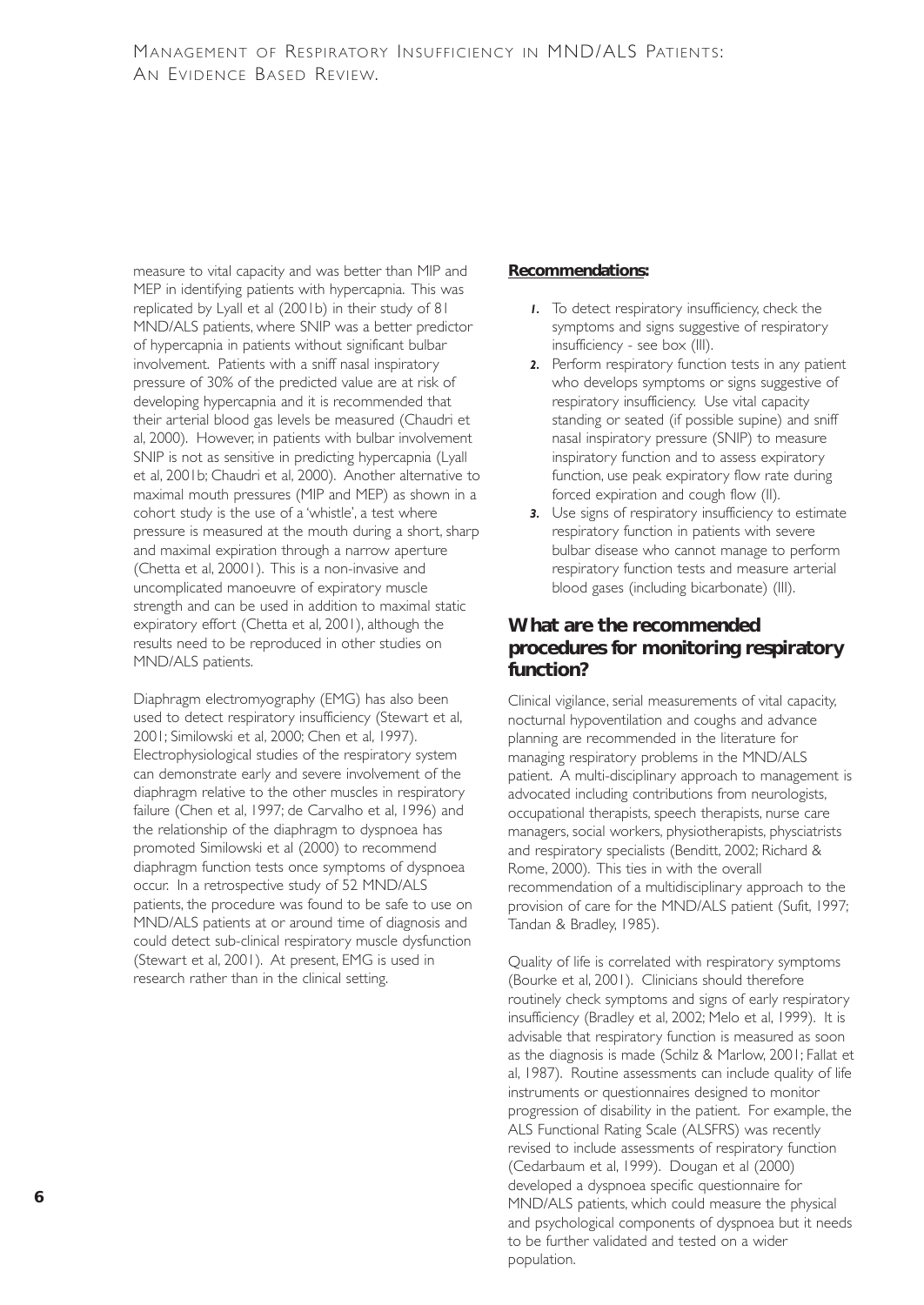Regular monitoring of vital capacity is also recommended as it is beneficial to the evaluation of declining respiratory function, though no specific frequency is determined (Miller et al, 1999). Braun (1987) suggests measuring FEV1, FVC, MVV, peak cough flows and arterial blood gases at 6-month intervals if no respiratory symptoms occur (grade 5). Crocker Houde & Mangolds (1999) propose that a nurse practitioner measure respiratory status every 3 months. Variance in phonation time has been seen to correlate with nearly 50% of the variability of vital capacity and so successive measurements of phonation time can be used to estimate the loss of vital capacity (Hillel et al, 1989). A chest radiograph is considered important when ventilatory function deteriorates suddenly, as these patients are at risk for aspiration and infection (Leigh & Ray-Chaudhuri, 1994). In addition, Leigh & Ray-Chaudhuri (1994) propose testing cough strength and the ability to count up to 20 in one breath. Repeated use of other measurements of respiratory system such as diaphragm function tests are also endorsed throughout the literature.

Sleep disturbance or nocturnal hypoventilation is one of the earliest indications of respiratory insufficiency in MND/ALS, as alveolar hypoventilation occurs during the hours of sleep before clinical or daytime symptoms become apparent (Miller et al, 1999; Ferguson et al, 1996). Sleep-disturbance in MND/ALS patients has been associated in a cohort study with a reduction in respiratory muscle strength (Ferguson et al, 1996). In another cohort study, Arnulf et al (2000) demonstrated that there was a significant reduction in rapid eye movement (REM) sleep duration in MND/ALS patients with diaphragm dysfunction (REM-related desaturations are causes of sleep disruption). This was linked with a higher risk of respiratory disorders and a shorter median survival time than those without diaphragmatic dysfunction (Arnulf et al, 2000). Gay et al (1991a) and Velasco et al (2002) also associated survival time with symptoms of sleep disruption, nocturnal oximetry and pulmonary function in their case series studies. Varrato et al (2001) propose use of polysomnography or nocturnal oximetry in all patients with symptoms consistent with sleep disordered breathing even with FVC about 50% predicted. Kimura et al (1999) concluded from their cohort study that monitoring of the respiratory function during sleep should be initiated in the routine evaluation of MND/ALS patients at the early clinical stage. Gay et al (1991a) recommend a routine screening of MND/ALS patients with spirometry, questions about quality of sleep and outpatient overnight oximetry. Frequent follow up with

questionnaires assessing sleep hygiene and an objective determination of nocturnal hypoventilation can also assist in the institution of non-invasive ventilation (Sivak et al, 2001; Gay et al, 1991a).

As MND/ALS patients develop expiratory muscle weakness and bulbar dysfunction, their cough becomes ineffective and the clearance of respiratory secretions becomes problematic. This can lead to mucus plugging, atelectasis and chest infections (Lecthtzin et al, 2002). An impaired cough is not a prognostic factor but may have a role in identifying patients who need to be monitored more closely (Chaudri et al, 2002). The use of peak cough flow and peak expiratory flow are useful in monitoring expiratory muscle weakness and bulbar involvement in respiratory insufficiency (Suarez et al, 2000). The ability to generate a peak cough flow of at least 160 litres per minute was found to be necessary for successful removal of a tracheostomy tube in neuromuscular patients (Suarez et al, 2000) and for clearing secretions (Polkey et al, 1998). Kang & Bach (2000) found a correlation between vital capacity, maximum insufflation capacity and unassisted and assisted peak cough flows. The group whose maximum insufflation capacity was greater than their forced vital capacity showed greater significant increase in the peak cough flows and the ability to expel airway mucus and avert respiratory complications. They concluded that maximal insufflations are important to increase peak cough flows in patients with neuromuscular conditions and who have vital capacities of less than 1500ml (Kang & Bach, 2000).

#### **Recommendations:**

- *1.* Perform respiratory function testing (FVC) in all patients every 3 months (II).
- *2.* The presence of symptoms suggestive of nocturnal hypoventilation should prompt a study of sleep. Use overnight oximetry as a screening tool (II).
- *3.* Since abnormal blood gases and nocturnal hypoventilation are indicators for urgent evaluation for non-invasive ventilation or alternate symptom control, measure arterial blood gases and perform overnight  $o$ ximetry/ $TcCO<sub>2</sub>$  monitoring in any patient with symptoms suggestive of nocturnal hypoventilation  $(||)$ .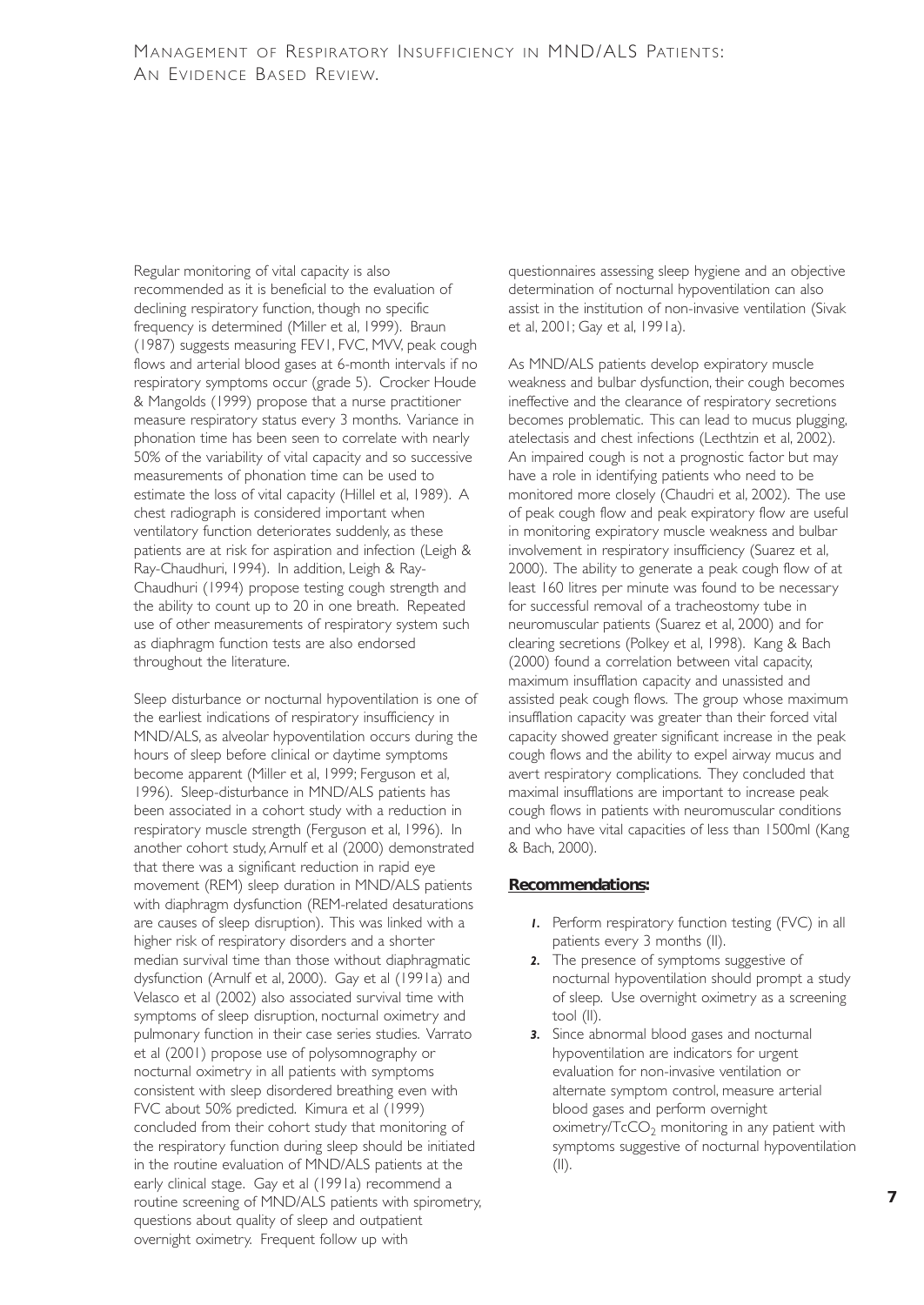## **How can respiratory insufficiency be managed?**

The communication with the patient and family about breathing difficulties and treatment options is an essential component of the management of respiratory insufficiency. Patients and carers should be informed about the signs and symptoms of respiratory infections and the importance of reporting any changes in respiratory function or secretions (Crocker Houde & Mangolds, 1999). It is also widely recommended through grade 4 and 5 studies that patients be advised about non-invasive ventilation, invasive ventilation and the terminal phase from the onset of management of respiration. Since use of mechanical ventilation often occurs when there is an acute respiratory insufficiency, it is important that the patient and carer are aware as early as possible about the benefits and limitations of mechanical ventilation and the possible choice of palliative care (Lyall, Moxham & Leigh, 2000; Escarrabill et al, 1998; Cazzolli & Oppenheimer, 1996). The decision-making should take into account the level of care provided both by the family and by the patient's health care system, the financial resources available as well as the patient's desires (Hardiman, 2000; Sufit, 1997). Dyspnoea often causes anxiety in the patient and such concerns also need to be addressed, along with coping strategies for handling respiratory emergencies (Schonhofer & Kohler, 1998; Borasio & Voltz, 1997; Kristjanson, Nelson & Henteleff, 1987). Ability to control discontinuation of ventilation is crucial to ALS patients' decision on whether or not to start ventilation and physicians' attitudes should be conveyed and discussed as part of the patients' information on ventilatory support (Shneerson & Simmonds, 2002; Simmonds, 2000). Specific advance directives are emphasised as being crucial to the management of respiration (Shneerson & Simmonds, 2002; Gonzalez-Lorenzo & Diaz-Lobato, 2000; Simmonds, 2000; Lyall, Moxham & Leigh, 2000; Borasio & Voltz, 1998; Sufit, 1997). These should take place before respiratory failure (Schilz & Marlow, 2001). Should patients decline use of non-invasive ventilation or cannot tolerate it, patients should be informed about the terminal phase, hospice referral and palliative care (Miller et al, 1999).

Dyspnoea can be palliated with drugs such as benzodiazepines and opioids (Benditt, 2002; Lyall, Moxham & Leigh, 2000). Borasio & Voltz (1997) suggest the administration of morphine for reducing the subjective feeling of shortness of breath and Borasio, Voltz & Miller (2001) argue that titration of the morphine dose against the clinical effect almost never

leads to a life threatening depression of respiratory drive. Anxiety attacks can occur due to dyspnoea and this may be treated with short acting anxiolytics, such as 0.5 to 2.0mg lorazepam sublingually. For pulmonary infections, the use of antibiotics may be helpful (Langton Hewer, 1995). Richard & Rome (2000) advise that anxiolytic and hypnotic drugs be avoided as they may lead to acute respiratory failure (grade 5). In the terminal stages, dyspnoea can be relieved using opioids (Miller et al, 1999). Schonhofer & Kohler (1998) suggest the administration of morphine, bronchoscopic suction and insufflation of oxygen. Oxygen therapy has been used to supplement ventilatory support in the short term, especially during acute pneumonia (Shneerson & Simmonds, 2002) but a case-series study found that oxygen therapy could be disadvantageous to neuromuscular patients (Gay & Edmonds, 1995). Until more research is done, caution is recommended in the administration of oxygen to MND/ALS patients.

In relation to procedures that can help relieve symptoms of dyspnoea other than drugs or non-invasive ventilation, Schilz & Marlow (2000) advise good nutrition and rest as aids to respiration. Hardiman (2000) and Langton Hewer (1995) suggest that patients be told to sleep in a semi-upright position with support pillows and that techniques to reduce the risk of aspiration should be introduced, including suction machines, alteration in food texture and advice regarding swallowing (grade 5).

Most of the evidence in this area comes from clinical experience and opinion apart from two studies on the effects of medication on dyspnoea and respiratory muscles. Creatine supplementation was found in a case series study to have had no long-term effect on the function of respiratory muscles in MND/ALS patients (Drory & Gross, 2002) and while Schiffman & Belsh (1989) imply in their placebo-controlled small scale study that theophylline could strengthen respiratory muscles, this has not yet been validated in other studies on MND/ALS patients. There is one study (grade 4) that showed a positive effect of ventilatory muscle training on improving ventilatory capacity, pulmonary functions and inspiratory force in neuromuscular disease patients, including six with MND/ALS (Gross & Meiner, 1993). The ventilatory muscle training involved resistive breathing as a prophylactic treatment for 10 minutes, three times daily. The study is too small scale to be applicable to the wider MND/ALS population and while Schiffman & Belsh (1989) also found that mildly affected MND/ALS patients responded to a respiratory resistance exercise programme, further replications are needed.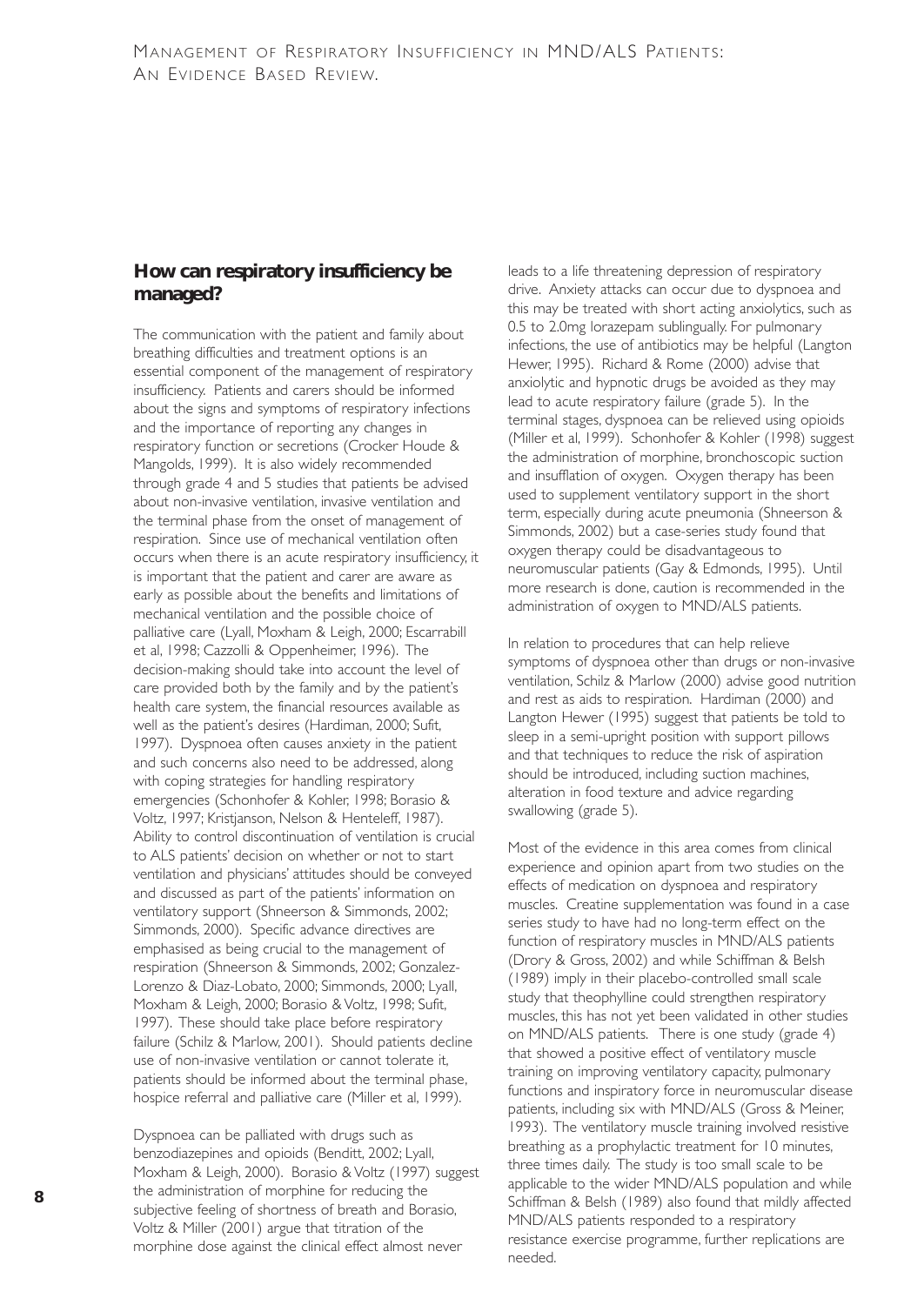#### **Recommendations:**

- *1.* Initiate discussions about all treatment options such as non-invasive, invasive ventilation and terminal phase as soon as symptoms or signs of respiratory insufficiency develop. Discussions should be as early as possible to enable advance planning or directives and specifically include discussion of the patient's wishes with regard to tracheostomy ventilation and or endotracheal intubation (II).
- *2.* Consider simple measures to ease dyspnoea such as manually assisted cough, measures to avoid aspiration, sleeping in an upright position with support pillows and use of antibiotics for infections (III).
- **3.** Use non-invasive ventilation for alleviating breathlessness and mechanical cough assist devices for improving cough (II).
- *4.* Prescribe medication such as benzodiazepines and opioids to keep in reserve for palliation of terminal breathlessness (II).

## **What are the patients' and carers' views on managing difficulties with respiratory function?**

Apart from one controlled cross-sectional study (McDonald, Hillel & Wiedenfeld, 1996), studies on patients' and caregivers' preferences were surveys or exploratory pieces of qualitative research on the issues of importance to the patient and primary caregiver in regards to mechanical ventilation (grade 4). Studies were largely based on the experiences of US residents (Narayanaswami et al, 2000; Albert et al, 1999; Gelinas, O'Connor & Miller, 1998; Moss et al, 1996; Moss et al, 1993). Furthermore, the emphasis was more on the views of the patients with little distinction between the perspectives of carers and patients.

Through the studies, patients reported satisfaction with their quality of life despite the drawbacks of ventilatory support. McDonald, Hillel & Wiedenfeld (1996) compared 18 MND/ALS patients with ventilatory support to 126 non-ventilatory supported MND/ALS patients in terms of physical and psychological status. While significant differences between the two groups could not be statistically observed and the study had some methodological problems, such as selection bias and a large unmatched control group, ventilatory supported patients viewed their quality of life as being acceptable (McDonald, Hillel & Wiedenfeld, 1996). Moss et al (1993) found that only 4.2% (15) of 355

MND/ALS patients on home ventilation in northern Illinois had chosen home ventilation but that the majority of these were happy with their decision. This was also echoed in their later study (Moss et al, 1996). Gelinas, O'Connor & Miller (1998) indicated that satisfaction with quality of life might be linked to the length of time on a ventilator. In interviews with 7 ventilator dependent MND/ALS patients and 11 caregivers, those who were 2 years or more on a ventilator were more satisfied with the decision than those who had ventilatory support for less than 2 years. All expressed disappointment with the difficulty in the transition to ventilator (Gelinas, O'Connor & Miller, 1998). When compared to patients with Duchenne muscular dystrophy (DMD) matched on demographics, MND/ALS patients were less likely to be satisfied with quality of life on a ventilator (Narayanaswami et al, 2000). The authors attributed this negativity to the comparatively faster progression of physical disability in MND/ALS compared to DMD patients.

MND/ALS patients were adamant that the decision in regards to use of mechanical ventilation was solely theirs. Young, Marshall & Anderson (1994) interviewed 13 patients in order to explore the process and factors involved in decision making in regards to mechanical ventilatory support. All maintained that it was exclusively their decision and factors which influenced their decision were quality of life, severity of disability, availability of ventilation by means of a nasal mask, ability to discontinue use of mechanical ventilator and possible admission to a long-term care facility. Better communication between health professionals and patients in regards to decision making was advocated, especially the inclusion of information on the patient's expected course, the effects to family life and the major expenses involved (Moss et al, 1996; Young, Marshall & Anderson, 1994). Moss et al (1996) surveyed the decision-making process and patient preferences amongst 75 MND/ALS patients who were on long term mechanical ventilation. The majority reported that they felt well prepared to make a decision about long term mechanical ventilation. While 75% were aware that they were likely to develop respiratory failure, only 42% had made their decision in advance of a crisis. Many had advance directives involving the withdrawal of mechanical ventilation in certain circumstances (Moss et al, 1996).

Prior knowledge and favourable disposition towards mechanical ventilation appears to influence decisionmaking for the patient. Albert et al (1999) found an association between use of mechanical ventilation and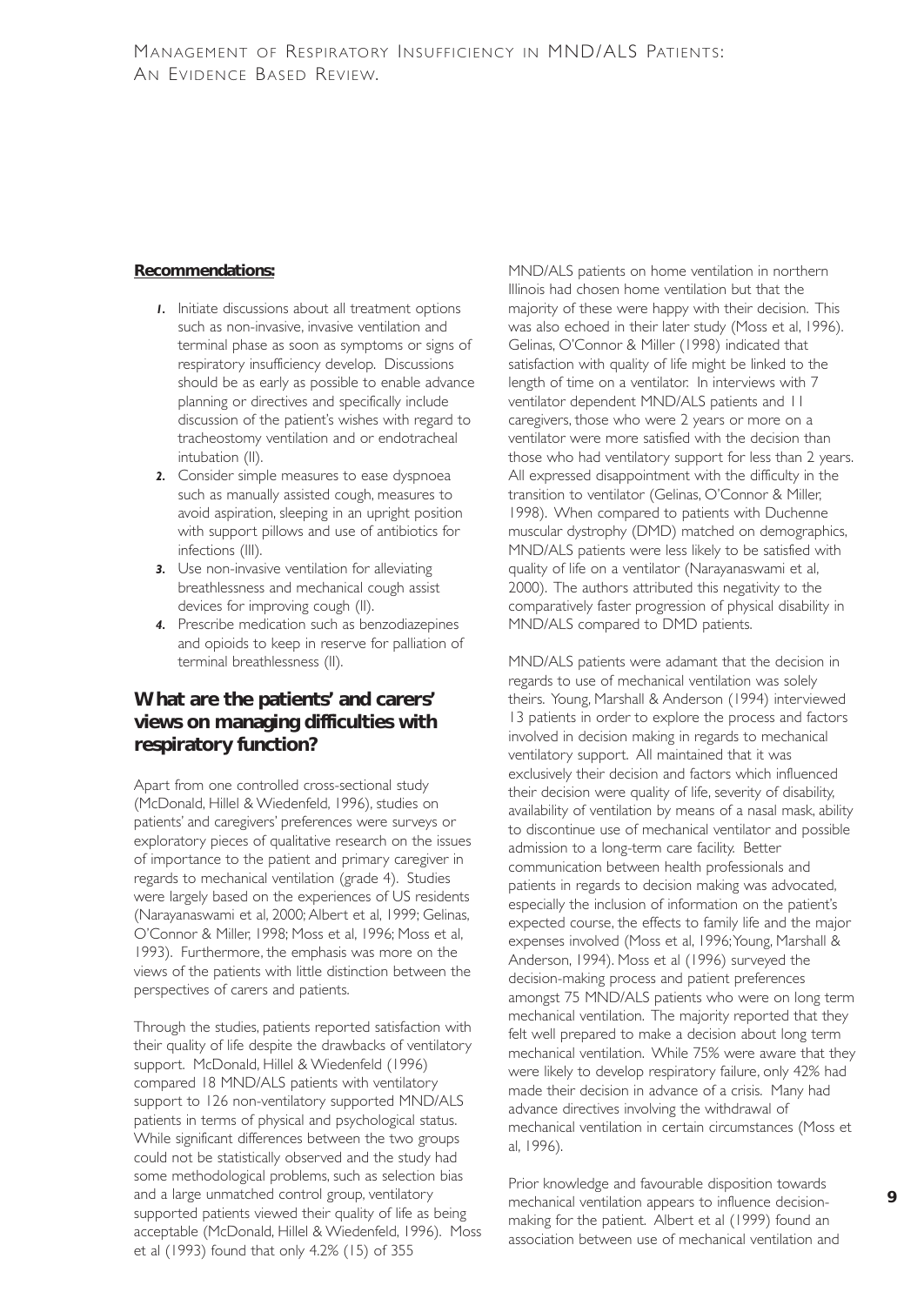favourable views in a survey of 121 MND/ALS patients in a USA care centre. Those in favour of the use of tracheostomy and bi-level positive airway pressure ventilators favourably at baseline were significantly more likely to use the intervention over the follow up period. Patients who find the interventions acceptable were also more likely to be recently diagnosed, expressed greater attachment to life and showed great declines in pulmonary function over follow up.

In relation to caregivers' views, carers frequently highlighted poor access to patient management, health complaints, financial strain, restricted activities and less freedom to leave the house (Bromberg et al; 1996; Moss et al, 1993). They also found the adjustment to ventilatory support difficult and that the ventilator responsibilities were time consuming (Gelinas, O'Connor & Miller, 1998). In an exploratory study on the experiences of 38 Dutch patients with neuromuscular disease and their family members, emotional stress was reported to have increased over time amongst the carers of patients on tracheostomy (van Kestern, Velthusis & van Leyden, 2001). Family members had to be available 24 hours a day and required psychosocial support, voluntary assistance and professional home care (van Kestern, Velthusis & van Leyden, 2001). Overall, carers were generally satisfied with quality of life of patients on mechanical ventilation (Gelinas, O'Connor & Miller, 1998; Bromberg et al; 1996; Moss et al, 1993) and cited continued family life as a benefit (Moss et al, 1993).

#### **Recommendations:**

- *1.* MND/ALS patients and their carers should be consulted and fully informed about the management of respiratory insufficiency. Their views should be taken into account when deciding the interventions (II). (In the context of public provision in the UK patients should be aware that tracheostomy ventilation may precipitate the need to move to a specialised care setting).
- *2.* Review the patient's wishes regarding their care and if advance directive in place review regularly  $(1)$ .
- *3.* All patients who are being considered for respiratory interventions should be referred to a palliative care team, either before respiratory intervention or at the time of respiratory intervention

## **Can non-invasive ventilation help respiratory insufficiency in MND/ALS?**

#### *1. Types of non-invasive interventions.*

Non-invasive and invasive mechanical ventilations are used to alleviate respiratory symptoms in MND/ALS patients and to prolong survival. Invasive ventilators are administered via a tracheostomy or endotracheal tube, whilst non-invasive ventilators are applied directly to the face or body using a nasal, face-mask or mouth-piece (Shneerson & Simmonds, 2002). Non-invasive mechanical ventilators can be either negative-pressure or positive-pressure devices. The former passively expands the chest and increases the inspiratory volume. An example is the cuirass or chest shell and the 'rocking bed'. These have the disadvantage of patients having to lie on their back throughout the night but can, theoretically be used in patients who do not tolerate positive pressure techniques (Shneerson & Simmonds, 2002; Chalmers et al, 1994). However in such patients progressive weakness of the upper airway musculature may lead to the development of obstructive sleep apnoea during negative pressure ventilation. Furthermore, two observational studies from the mid 1990s found that negative-pressure body ventilators can be effective in aiding survival in neuromuscular patients (Corrado et al, 1994; Chalmers et al, 1994). These results need further validation in MND/ALS patients.

Positive-pressure ventilators are currently the more popular form of non-invasive ventilation techniques offered in the USA and in Europe. These devices administer pressurised air to the lungs through the nasooropharynx; various machines are available. The most important distinction is between continuous positive airway pressure (CPAP), which is not suitable for the treatment if respiratory insufficiency due to MND/ALS and non-invasive positive-pressure ventilators (NIPPV) which may be subdivided into machines which give pressure only in inspiration and those which also maintain a pressure in expiration. This latter type of NIPPV is termed bi-level positive airway pressure, Non-invasive positive pressure ventilation has become a standard procedure in ALS centres in the USA, though there are variations in its usage in Europe (Miller et al, 1999; Borasio et al, 1998). It does not require an artificial airway and as a result, it does not impair speech, swallowing or coughing during the day. Moreover, it can be used at home. Disadvantages include complications such as nasal ulcers, mask displacement, and air leaks(Shneerson & Simmonds, 2002). Continuous positive airway pressure is used for patients with sleep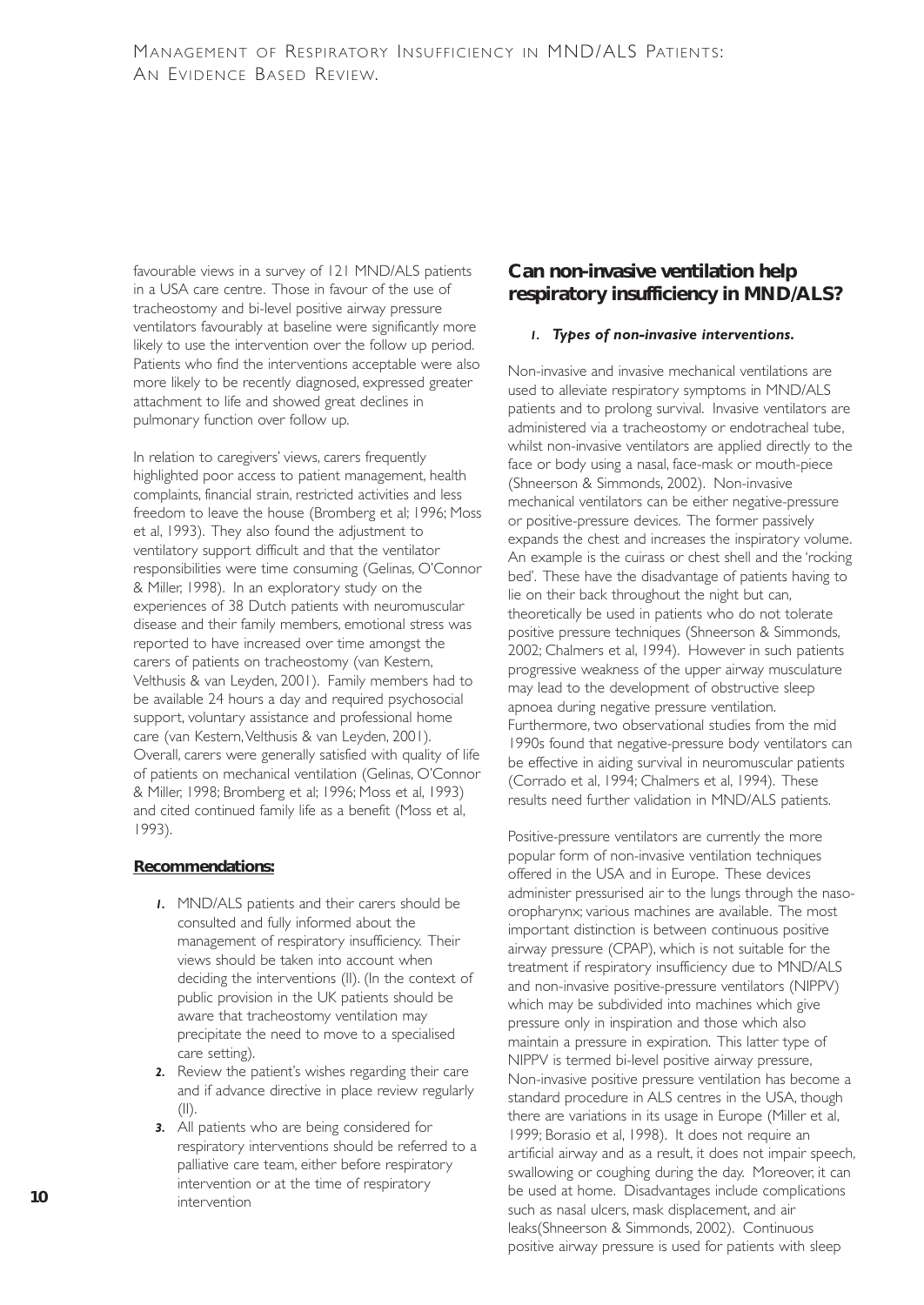apnoea but is not considered appropriate for patients with MND/ALS as it still requires inspiratory muscle contraction to generate inspiratory airflow (Borasio, Gelinas & Yanagisawa, 1998). No direct data are available to address whether the bi-level sub-type of NIPPV is preferred in ALS/MND.The choice of bi-level positive airway pressure machine is likely to be determined by local and individual issues. It is typically administered via a mask or nasal pillow and used for 6 to 8 hours during sleep.

Although randomised controlled trials are yet to be undertaken on the use of mechanical insufflatorexsufflators and cough assist devices, there are some observational studies that suggest their facilitation in sputum clearance in patients with an acute chest infection and overt respiratory failure (Shneerson & Simmonds, 2002; Lechtzin et al, 2002; Bach, 1995b). Assisted coughing techniques, such as the patient or carer providing a manual abdominal thrust as the patient coughs, may also be effective (Lyall, Moxham & Leigh, 2000). Manual assisted expiration and other suitable forms of physiotherapy may also help (Richard & Rome, 2000; Langton Hewer, 1995). Cough in-exsufflators can be used when cough expiratory flow falls to <160 Lmin<sup>-1</sup> (Shneerson & Simmonds, 2002). If assisted cough techniques are ineffective, tracheostomy has been used for clearances of secretions (Lechtzin et al, 2002).

Choice of ventilation will depend upon a range of factors including availability, cost, patient preference and the presence of other symptoms such as upper airway obstruction or bronchial secretions (Borasio, Gelinas & Yanagisawa, 1998). Non-invasive positive pressure ventilation is reported to be more favourable with MND/ALS patients than invasive ventilation and thus non-invasive ventilation should be considered before tracheostomy (Miller et al, 1999). However, there is some evidence that patients who start mechanical ventilation using non-invasive ventilators are more likely to refuse invasive ventilation later on (Escarrabill et al, 1998; Cazzolli & Oppenheimer, 1996).

#### *2. Timing of non-invasive ventilation.*

Miller et al (1999) stated that determining the timing of initiation of non-invasive mechanical ventilation is crucial as there is the risk of sudden death or ventilator dependence without proper advance planning. Yet, there are still no prospective or randomised controlled trials that determine the indications for initiating noninvasive ventilation. In the absence of such trials,

information on the timing of intervention has to be drawn from observational studies, which are hindered by their ability to make associations and correlations rather than establishing cause and effect.

There is some disagreement in the literature to the timing of intervention. Miller et al (1999) recommend intervention once respiratory symptoms appear or when FVC is less than 50%. In practice, Bourke et al (2002) found in their survey of UK neurologists that respiratory symptoms are the main indication for use of non-invasive ventilation. For example, a weakened diaphragm in the initial signs of progressive ventilatory failure can prompt early use of non-invasive ventilatory support. Such a practice has been linked in observational studies to the possibility of significant improvement in respiration, after the diaphragm has been rested for a period with ventilatory assistance (de Carvalho et al, 1996). This needs more cohort and experimental studies to establish this effect of the intervention. Hadjikoutis & Wiles (2001) assessed the use of domiciliary venous serum chloride and bicarbonate measurements in evaluating respiratory function in MND/ALS patients in a case series and concluded that they provide useful information about respiratory status and prognosis in MND/ALS patients. Since NIPPV and other non-invasive ventilation techniques are primarily used to alleviate respiratory symptoms, both objective measures and subjective reports are important.

In relation to FVC, Melo et al (1999) disagree with the level set by Miller et al (1999) and argue that intervention should be when FVC is less than 70% predicted or when a serum chloride level is below normal limits (<98 mEq/1). Cazzolli & Oppenheimer (1996) also use FVC of less than 50% and state that respiratory impairment can also be detected by a maximum inspiratory force of  $-30$ cm  $H_2O$  or less or by a maximum expiratory force of 30 cm  $H_2O$  or less. Other studies have found a poor correlation or association between vital capacity and initiation of noninvasive positive-pressure ventilators (NIPPVs). Jackson et al (2001) randomised patients to receive non-invasive positive pressure ventilation upon nocturnal oximetry studies (oxygen desaturations being less than 90%) or a FVC < 50% predicted. They found that maximal inspiratory pressure and nocturnal oximetry were more sensitive physiological markers of early respiratory insufficiency. Sivak et al (2001) observed 27 MND/ALS patients who tolerated NIPPV for more than 4 hours per 24-hour period for more than 2 weeks and concluded that there was a lack of correlation between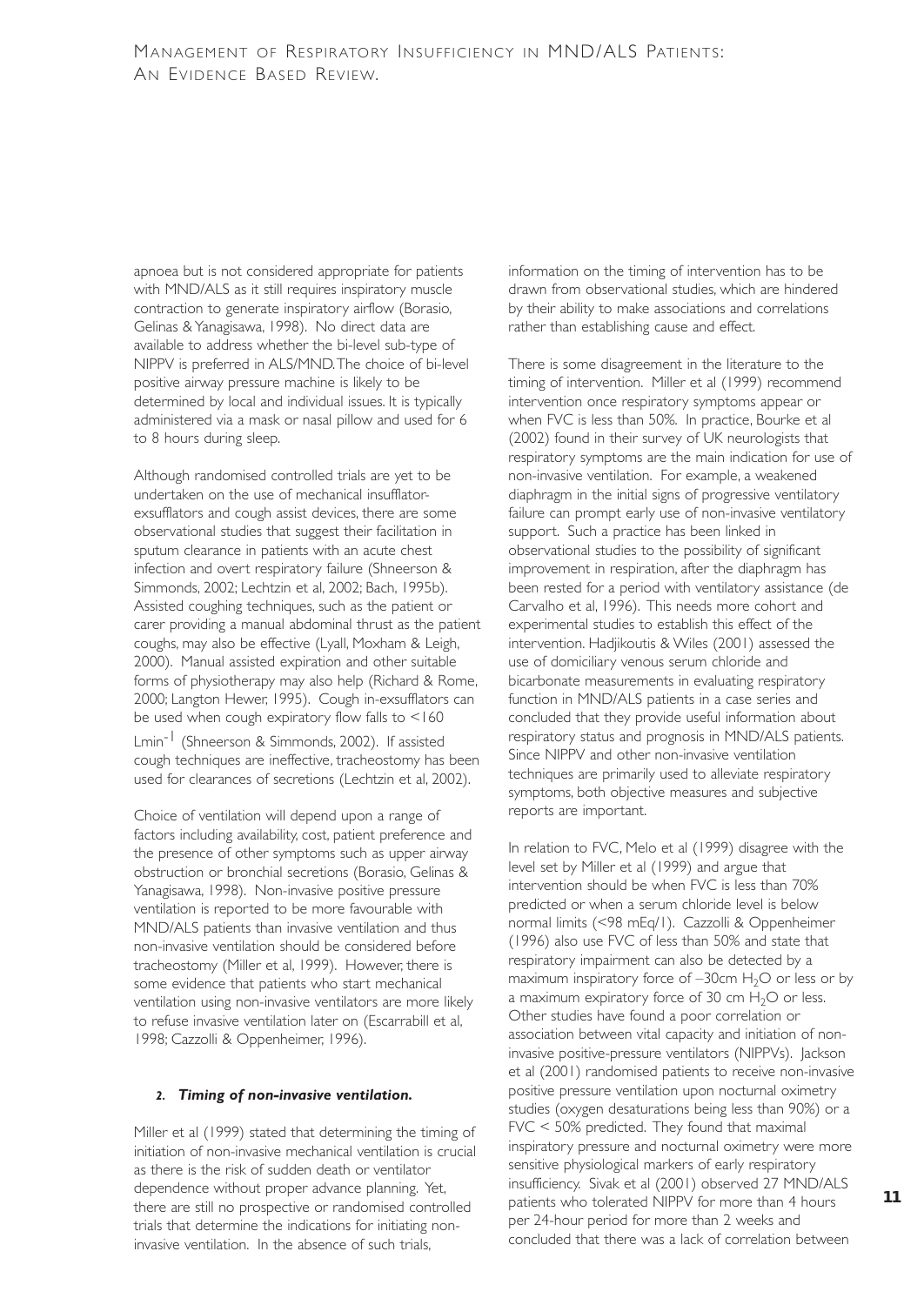vital capacity at institution of NIPPV and duration of effectiveness. This led them to conclude that more sensitive indicators for the onset of alveolar hypoventilation are needed, especially since the principal benefit is relief of alveolar hypoventilation. Most studies argue that nocturnal hypoventilation should be taken as the initial sign for non-invasive ventilation, such as NIPPV, particularly since it is an effective treatment for nocturnal hypoventilation (Shneerson & Simmonds, 2002; Sivak et al, 2001; Jackson et al, 2001). This suggests that non-invasive ventilation should be initiated earlier than the recommendation of Miller et al (1999). Polysomnography or nocturnal oximetry & capnometry can be used to identify patients who may be helped by non-invasive ventilation (Sivak et al, 2001; Jackson et al, 2001; Gay et al, 1991a).

It should be noted that in MND/ALS patients, loss of bulbar muscle tone and difficulty in clearing secretions can affect the patient's tolerance of non-invasive ventilation (Miller et al, 1999; Aboussouan et al, 1997; Cazzolli & Oppenheimer, 1996; Howard,Wiles & Loh, 1989). Respiratory assessment should therefore include an evaluation of bulbar dysfunction (Hadijikoutis & Wiles, 2001). NIPPV is also unlikely to benefit patients without symptoms (Shneerson & Simonds, 2002). Invasive ventilation may be considered for patients with moderate or severe bulbar symptoms who are unable to tolerate NIPPV (but it must be stressed that availability and support may be a problem in UK at present).

#### *3. Effects of non-invasive ventilation on quality of life and survival rates.*

NIPPV, can reverse respiratory failure and improve symptoms in neuromuscular and chest wall diseases and improve general quality of life (Sivak et al, 2001; Lyall et al, 2001a; Aboussouan & Lewis, 1999; Aboussouan et al, 1997; Pinto et al, 1995; Braun et al, 1987). Physical activity, haemodynamics, normalisation of blood gases and slight improvement in vital capacity and other physiological measures such as maximal mouth pressure have also been reported (Shneerson & Simonds, 2002; Sivak et al, 2001). Non-invasive ventilation is also a more cost-effective alternative to tracheostomy, as it does not require nurses to help with regular home care (Ginsberg & Lowe, 2002).

Case series studies such as Gay et al (1991b) report that nocturnal non-invasive ventilation improves alveolar ventilation and arterial oxygenation and as a result, the

patients who tolerated non-invasive ventilation considered their quality of life to have improved. Bilevel pressure support devices can also improve overnight arterial blood gas control, cause upper airway stabilisation and can reduce atelectasis in the patient. (Shneerson & Simmonds, 2002). A cohort study by Aboussouan et al (2001) showed that while noninvasive ventilation may improve quality of life compared to those who were intolerant of it, it had no impact on the rated of decline of lung function. Forced vital capacity and forced expiratory volume in the first second (FEV1) continued to decline (2.3% and 2.09% predicted points per month respectively), although for some patients it did show improvement indices of respiratory muscle strength and increased FVC or FEV<sub>1</sub>

on initiation of non-invasive ventilation. More studies are needed on the impact of the unloading effect of non-invasive ventilation on respiratory muscle function.

Quality of life as measured by SF-36 has been shown to increase significantly only for mental health component in patients with MND/ALS on NIPPV, though overall quality of life was shown to have remained stable under home mechanical ventilation despite progression of disease (Hein, Schucher & Magnussen, 1999). Furthermore, quality of life for MND/ALS patients with home mechanical ventilation was higher when compared to hospital mechanical ventilation (Saito, 1999; Bach, 1993). In a cohort study conducted by Lyall et al (2001a), quality of life of 16 patients ventilated with NIPPV was assessed using SF-36 questionnaire and compared to a control group who had normal diaphragm function and no respiratory symptoms. Quality of life of MND/ALS patients with sleep disordered breathing improved significantly with NIPPV with higher scores than seen at the baseline. This was maintained despite increased generalised disability and progressive respiratory muscle weakness. Another cohort study (Newsom Davies et al, 2001) attempted to evaluate the effect of NIPPV on cognitive function in MND/ALS patients. Nocturnal hypoventilation and sleep disturbance can cause cognitive dysfunction, such as affected memory, and these deficits were significantly improved by NIPPV over a six-week period (Newsom Davies et al, 2001). Non-invasive ventilation has generated fears that it protracts death rather than extend good quality of life and that it inevitably leads to invasive ventilation (Shneerson & Simmonds, 2002). This fear should be addressed when conveying information on management for respiratory insufficiency.

Observational studies have suggested that continuous use of non-invasive ventilation can prolong life survival in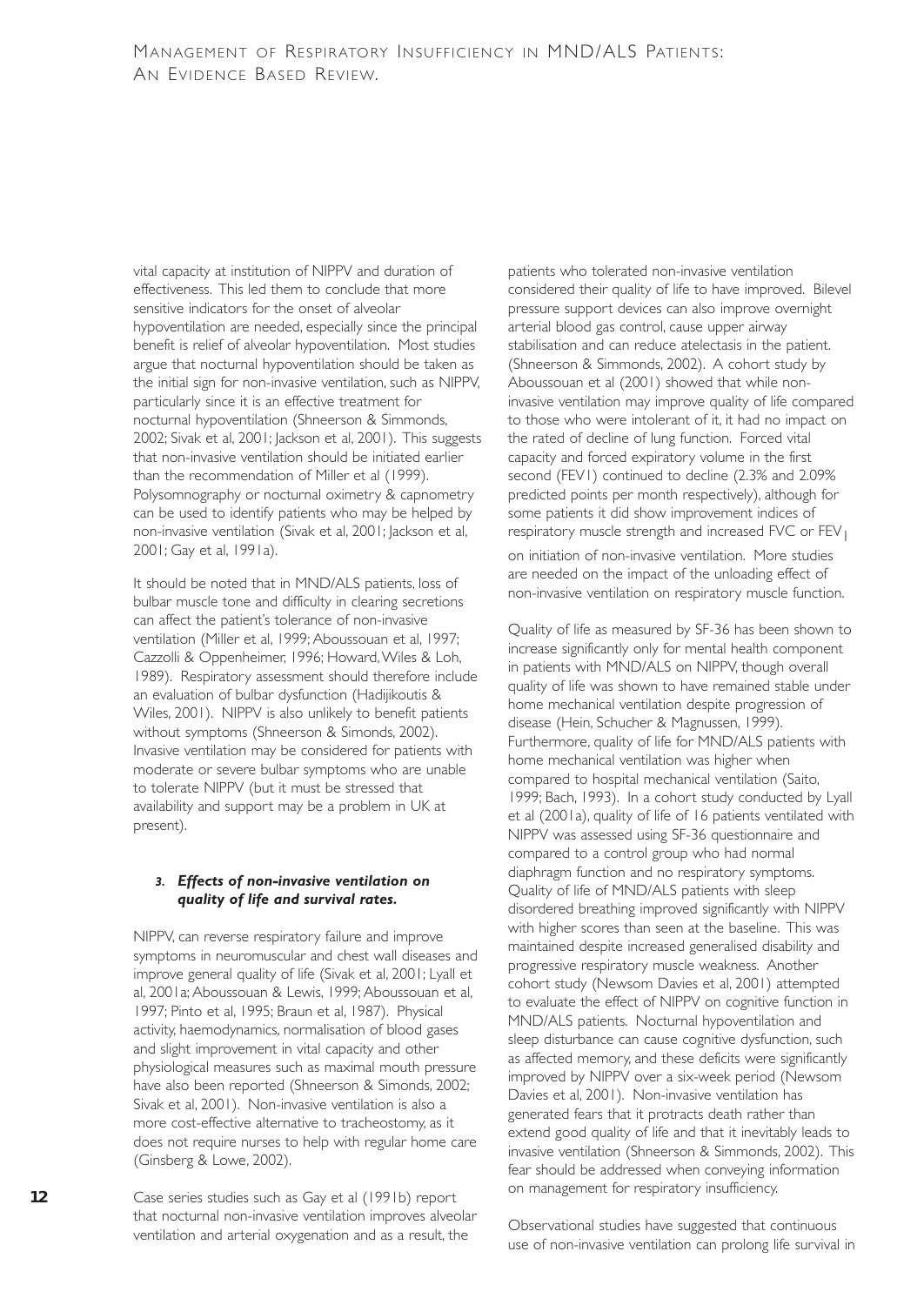MND/ALS patients who can tolerate it (Bach, 2002; Buhr-Schinner, Laier-Groeneveld & Criee, 1999; Schlamp et al, 1998; Aboussouan et al, 1997; Cazzolli & Oppenheimer, 1996; Pinto et al, 1995; Bach, 1995a). A cohort study (grade 2b) conducted by Winterholler et al (2001) observed the long- term effects and complications of non-invasive ventilation in 31 neuromuscular patients, including 20 MND/ALS patients. Mean survival to death, tracheostomy or withdrawal of treatment was 248 days in MND/ALS without bulbar symptoms (SE  $+/-$  35.7) and 82 days for those with bulbar symptoms (SE +/- 27.4) compared to 2052 days in the slowly progressive neuromuscular disease group. They concluded that non-invasive ventilation is beneficial to MND/ALS patients without bulbar symptoms for up to a year (Winterholler et al, 2001). Another case series found that selected symptomatic patients who were allocated NIPPV had a median survival of 10 months (Polkey et al, 1999), while Cazzolli & Oppenheimer (1996) observed a prolongation of survival for 6 to 64 months if NIPPV was used 20 to 24 hours a day. Aboussouan et al (1997) found that 46% of hypercapnic and/or orthopnoeic patients were able to tolerate NIPPV. Patients who tolerated NIPPV tended to live longer than those who did not. This was replicated in a later cohort study (Aboussouan et al, 2001). In a case series of 101 patients by Bach (2002), continuous use of NIPPV, with mechanically assisted coughing using oximetry, was seen to prolong survival by delaying the need for tracheostomy for more than a year. Bach (1995a) attempted to determine in a case series of 27 MND/ALS patients, the pulmonary function variables that best predicted the prolonging of survival in MND/ALS patients with using non-invasive respiratory aids. The ability to generate assisted peak cough expiratory flows (PCEF) in excess of 3L/sec and the ability to hold an insufflation deeper than vital capacity were associated with the capacity to prolong survival when using non-invasive ventilatory support (Bach, 1995a).

In relation to bi-level positive airway pressure, an observational study (grade 4) by Kleopa et al (1999) attempted to assess the utility of bi-level positive airway pressure in prolonging survival in MND/ALS patients. 122 patients were offered Bi-level positive airway pressure when their FVC had dropped to below 50% of the predicted value. Some refused the treatment, others tried it but did not tolerate it and a third group tolerated bi-level positive airway pressure and used it for more than 4 hours a day. From the comparisons, Kleopa et al (1999) concluded that all patients with a FVC of less than 50% predicted, with symptoms of

dyspnoea or have had a rapid drop in FVC should be offered bi-level positive airway pressure as bi-level positive airway pressure could significantly prolong survival in the late stages of MND/ALS and slow the decline of FVC in MND/ALS. Pinto et al (1995) also found a survival advantage in non-invasive ventilated patients when compared to those who did not receive bi-level positive airway pressure. A later small-scale cohort study by Pinto et al (1999b) suggests that a combination of bi-level positive airway pressure and exercise (if muscle strength is above 3 on the MRC scale) can help prolong survival. More studies are warranted to address issues of tolerance, quality of life and optimal time of bi-level positive airway pressure initiation. Overall, experimental research – particularly randomised controlled trials - is needed on the effects of non-invasive ventilation on quality of life and survival for patients with MND/ALS.

Some ventilators intended for home use are not intended to be run 24 hours/day. In patients with advanced disease who are ventilator dependent it is good practice to ensure both that the patient has access to an alternative power source (eg battery pack) as well as a second machine in case of mechanical failure.

#### **Recommendations**

- *1.* Offer non-invasive ventilation to patients as there is evidence showing that it improves quality of life and survival. (II).
- *2.* The choice of machine used to give non-invasive ventilation can be reasonably determined by individual clinical details as well as local availability and expertise, since both have been shown to be effective in MND/ALS patients (II).
- *3.* Offer non-invasive ventilation to patients with daytime symptoms of nocturnal hypoventilation and mild bulbar symptoms (II).
- *4.* Use non-invasive cough-assist devices, if available, in patients with a weak cough who develop a lower respiratory tract infection (III) or if also using NIPPV use physiotherapy assisted by NIPPV.
- *5.* In patients with advanced disease who are ventilator dependent it is good practice to ensure both that the patient has access to an alternative power source (e.g. battery pack) as well as a second machine in case of mechanical failure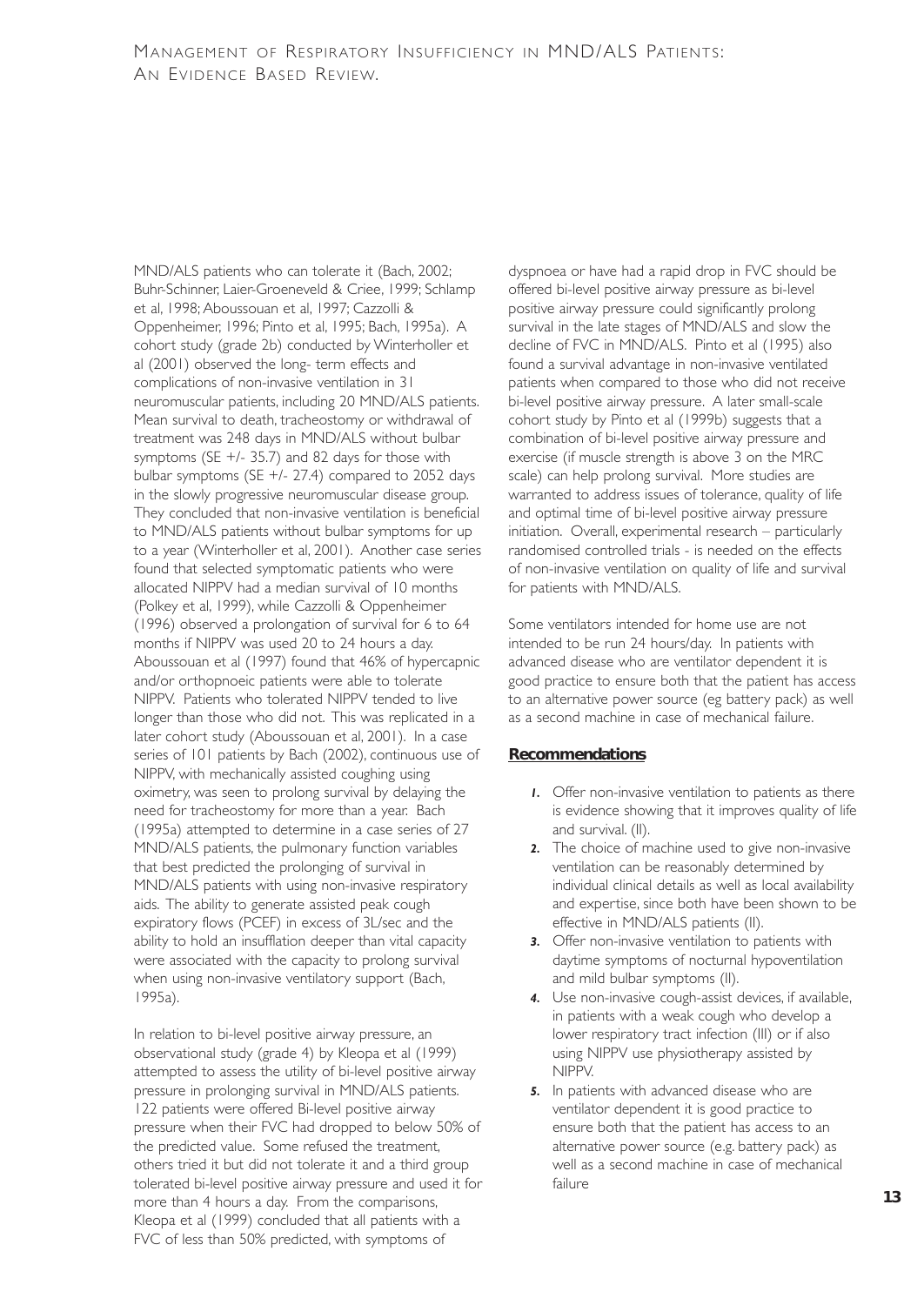## **Can invasive ventilation help respiratory insufficiency in MND/ALS?**

Impaired ventilatory function usually occurs late in the course of ALS but occasionally can happen shortly after the onset of symptoms. It is at this point that patients, carers and clinicians should consider invasive ventilatory support (Miller et al, 1999). Borasio et al (2001) found that in European centres, tracheostomy is routinely discussed when the patient first shows symptoms of chronic nocturnal hypoventilation or has first dyspnoeic symptoms or when vital capacity falls below 50%. Cedarbaum & Stambler (2001) retrospectively evaluated the experience of 387 placebo patients (from a multicentre randomised controlled trial of recombinant brainderived neurotrophic factor in MND/ALS) on when they began using mechanical ventilatory aids. Continuous mechanical ventilation was instigated in patients with a mean FVC of 30% and intermittent mechanical ventilation in patients with a mean FVC of 50% (Cedarbaum & Stambler, 2001). Invasive mechanical ventilation has also been reported to be commonly used for acute episodes of respiratory failure, such as infections of the upper or lower respiratory tract (Corrado et al, 1995).

In relation to long-term invasive mechanical ventilation, the American Association for Respiratory Care has developed a clinical practice guideline for its provision in the home (AARC, 1995). To be eligible for invasive long-term ventilatory support, patients need to have demonstrated an inability to be completely weaned from invasive ventilatory support or have a progression of disease aetiology that requires increasing ventilatory support (AARC, 1995). For MND/ALS patients, Sivak, Cordasco and Gipson (1983) suggest consideration of long term home ventilation using tracheostomy when a patient cannot be weaned from mechanical ventilation either by intermittent mandatory ventilation or by a graduated T-piece method. Failure of the weaning process is defined as the inability to maintain adequate ventilation (Pa CO<sub>2</sub> <50mmHG, Pa O<sub>2</sub> > 65mmHG, with FiO<sub>2</sub> < 30%) for at least 10 hours (AARC, 1995). Quality of life for the patient can be improved through the use of mechanical ventilation despite decline in physical function (Shneerson & Simonds, 2002; Lyall et al, 2001a;Winterholler et al, 2001; Camu, 2001; Miller et al, 1999; Kondo & Shinkai, 1996; Bach, 1993; Howard,

Wiles & Loh, 1989). Since quality of life is related to respiratory muscle function (Bourke et al, 2001), it can be surmised that relief of respiratory symptoms would improve quality of life. Both non-invasive and invasive

ventilation can alleviate the symptoms of hypoventilation and dyspnoea (Newsom-Davies et al, 2001; Miller et al, 1999).

The goal of long-term invasive mechanical ventilation is to prolong patient survival and to improve or to sustain the physical and psychological functions of the ventilatorassisted patient (AARC, 1995). A cohort study (grade 2b) was conducted by Albert et al (1999) on the use of palliative care amongst 121 MND/ALS patients, including effects of tracheostomy on survival. Use of palliative care at last follow up interval was compared with outcome at baseline for two groups – newly diagnosed and long term patients – over a 12 month period. Survival benefit of tracheostomy was evident in the lower mortality of the long-term group compared to the recently diagnosed  $(32\% \text{ vs. } 53.8\%, \text{ p} < 0.05)$ . Unlike other palliative endpoints measure, tracheostomy was rare within the first 2 years of diagnosis. Cazzolli & Oppenheimer (1996) have also demonstrated in a case series that use of tracheostomy can prolong survival for approximately 10 years. However, invasive ventilation can be expensive, necessitates ongoing tracheal suctioning, requires 24 hour nursing care and places personal stress on patients and on the caregivers (Miller et al, 1999; Saito, 1999; Borasio, Gelinas & Yanagisawa, 1998; Bach, 1993;Tandan & Bradley, 1985; Sivak, Cordasco & Gipson, 1983). Kaub-Wittemer et al (2003) demonstrated in their case series that the burden of care was high for caregivers, with 30% of the fifty-two carers rating their own quality of life as being much lower than their patients. Ventilator dependent patients do require a lot of support and this can make use of invasive ventilation in the home very difficult, though it is less costly than institutional care (Ginsberg & Lowe, 2002; Escarrabill et al, 1998;Tandan & Bradley, 1985; Sivak, Cordasco & Gipson, 1983). Use of a multidisciplinary team approach including psychological support is recommended for supporting ventilation in the home (Lyall, Moxham & Leigh, 2000; Kondo & Shinkai, 1996; Sivak, Cordasco & Gipson, 1983; Sivak et al, 1981).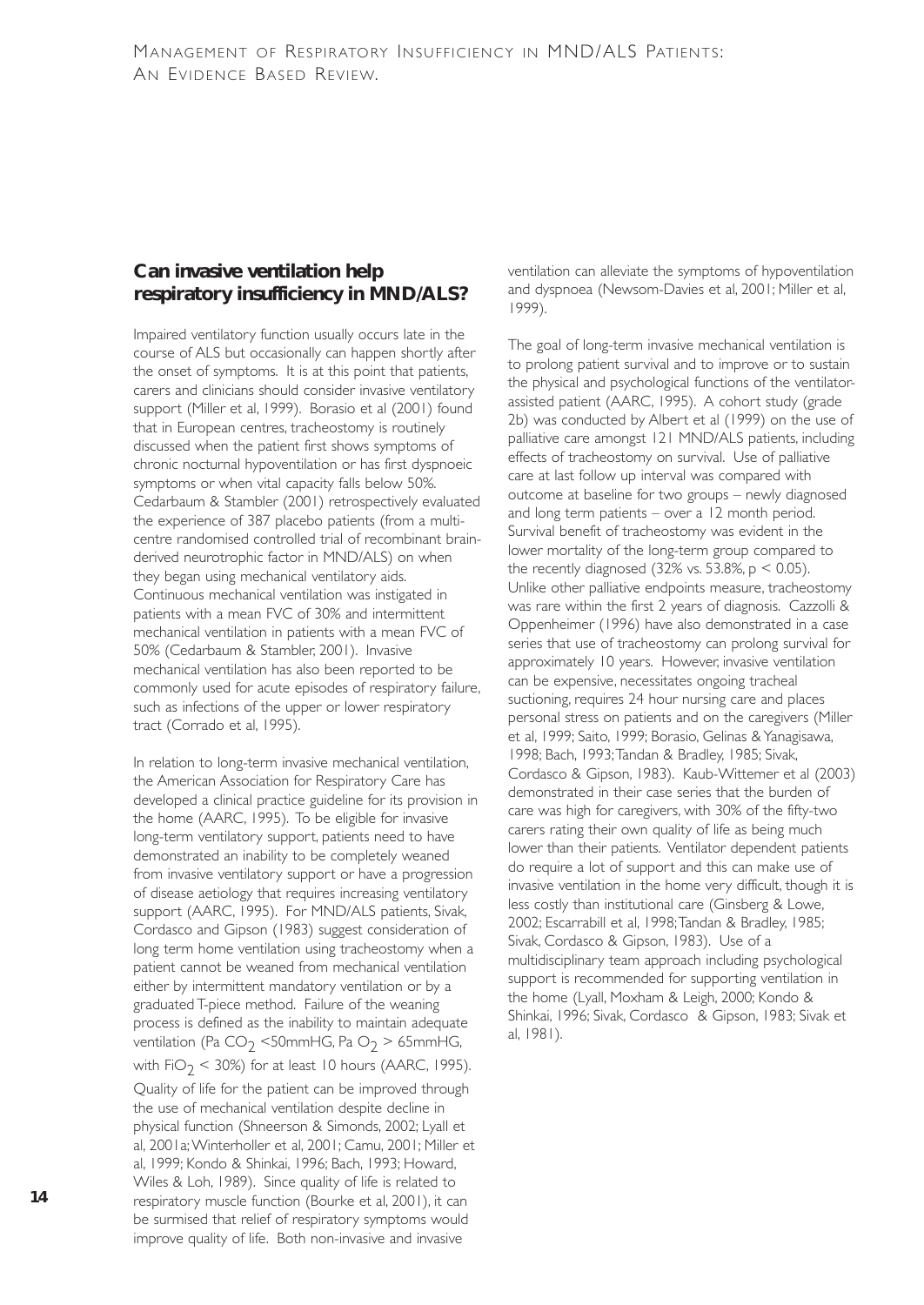## **Recommendations:**

- *1.* Consider invasive ventilation electively when noninvasive ventilation is not tolerated due to bulbar symptoms and when non-invasive ventilation is no longer effective due to progression of disease  $(11)$
- *2.* Invasive ventilation improves quality of life and survival for patients and should be considered for all appropriate patients, on the basis of a fully informed decision by the patient and carer (II).
- *3.* Discuss fully the negative implications of use of invasive ventilation with patients and carers and use advance directives to avoid unplanned emergency intubation (II).

## **What is the optimal method of withdrawing both invasive and noninvasive ventilation from patients with MND/ALS?**

### *Invasive Ventilation.*

The degree of respiratory support for MND/ALS patients increases with the progression of the disease. As a result, independence from the ventilator is rarely achieved (Bradley et al, 2002). According to legal and ethical precedents, a mentally competent and informed patient has the right to refuse or discontinue any treatment, including life support and mechanical ventilation (Hardiman, 2000; Miller et al, 1999). Polkey et al (1999) argue that withdrawal of the ventilator should be ideally dictated by patient preference. Since the MND/ALS patient can become completely dependent upon ventilator support, they may be unable to communicate their wishes. It is thus advisable to have advance directives concerning which circumstances will trigger withdrawal of the ventilator (Gonzalez-Lorenzo & Diaz-Lobato, 2000; Miller et al, 1999; Polkey et al, 1999; Moss et al, 1996). The discussion for withdrawal should be as early as possible. Although not specifically on MND/ALS patients, Way et al (2002) conducted a review on advance directives and concluded that it is essential to be aware that there can be differences in interpretation of the procedure so discussions need to be conducted carefully with the patients and their families.

Borasio & Voltz (1998) argue that the question of withdrawal can only be meaningfully addressed in the context of palliative care. The recommended course of action to a patient's request for life-support withdrawal

is withdrawal with either prophylactic or subsequent sedation, with drugs such as opioids and benzodiazepines which can be used as a palliative measures to prevent terminal dyspnoea (Polkey et al, 1999). It is crucial that the sedation is not too light as it might not relieve dyspnoea nor can it be too high a dose, which could kill a patent before hypoxia does. Intention should be to relieve suffering not to hasten death, even though death may be a consequence of the action (Miller et al, 1999). The primary aim in the initiation of ventilatory withdrawal is to maintain patient comfort (Bradley et al, 2002; Miller et al, 1999). Supplemental oxygen (if used) and positive expiratory pressure should firstly be discontinued, followed by the conversion to a T-piece and spontaneous breathing (Miller et al, 1999). The use of neuromuscular blocking agents is strictly contraindicated, as patients may not be able to express pain or distress (Gelinas & Miller, 2000). Gradual withdrawal from ventilator allows gradual development of hypercapnia and provide terminal coma but medication is still required (Polkey et al, 1999).

## *Non-Invasive Ventilation.*

Stopping non-invasive ventilation has identical legal implications though it may be emotionally less stressful if the patients condition has not advanced so far as to preclude enough time for appropriate palliative measures to be installed (Borasio & Voltz, 1998).

## **Recommendations:**

- *1.* Advance directives are very helpful and should be reviewed periodically (II).
- *2.* Since a mentally competent and informed patient has the right to refuse or discontinue any treatment including life support and mechanical ventilation, those responsible for care must not prolong ventilation against the patients will (III).
- **3.** If withdrawal is requested, appropriate treatment should be continued to ensure symptoms such as anxiety, distress and discomfort are managed effectively (III)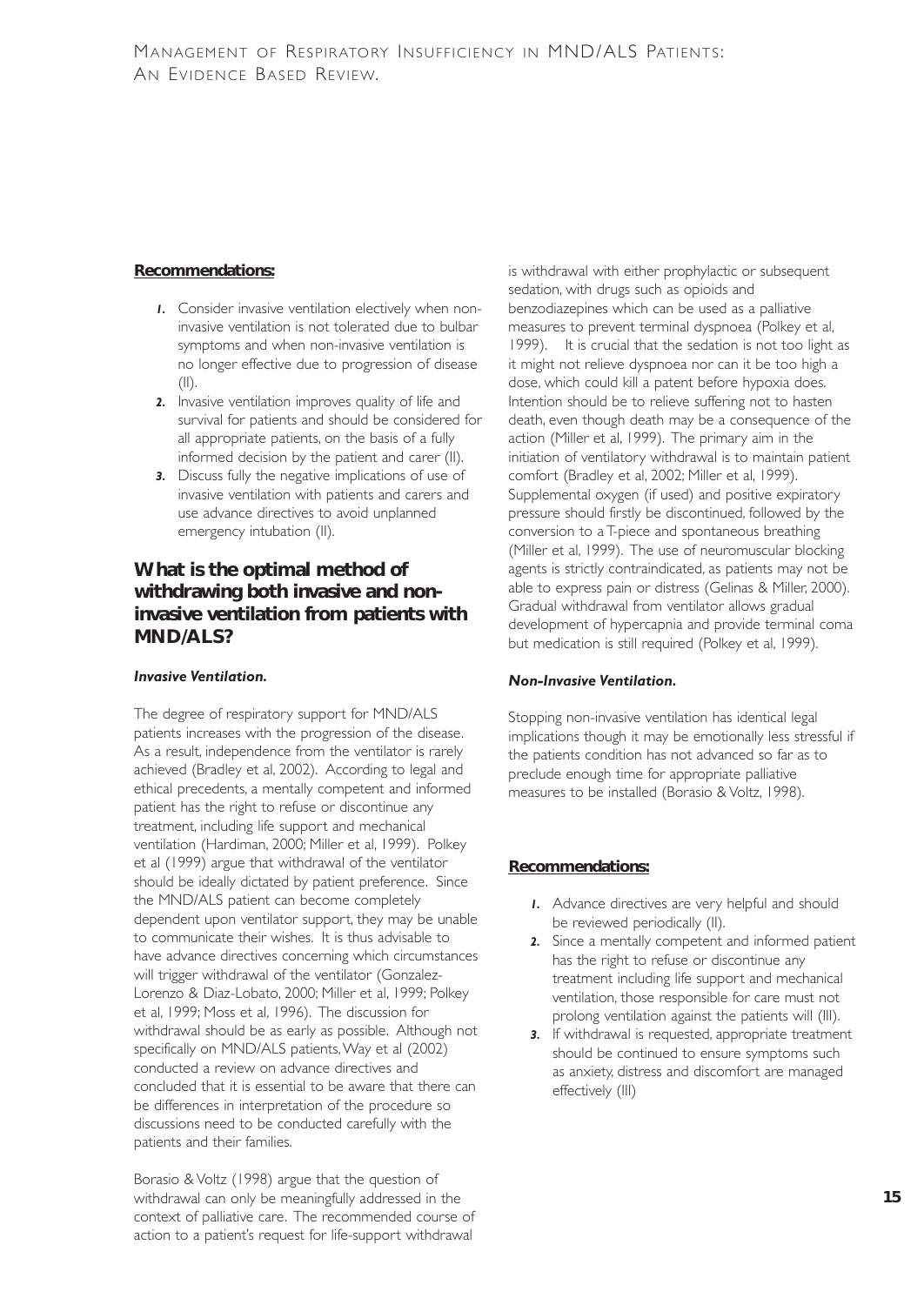## **Conclusion:**

The purpose of this systematic review was to develop evidence based guidelines for the management of respiration in MND/ALS patients. Until more evidence is produced these guidelines are based on current evidence of best practice, which largely comprises of observational research and clinical opinion. Much of this may be case series, uncontrolled prospective studies and small-scale cohort studies but their presence is adequate for the production of guidelines until higher quality studies are produced. There is a need for further evidence, in particular randomised and non-randomised controlled trials on the effects of non-invasive ventilation and additional larger scale cohort studies on the more ethically potent issues of timing of interventions and initial assessment of respiratory symptoms and management of respiration.

## **Development Group**

Mary-Ann Ampong, Clinical Nurse Specialist Catherine Heffernan, Guidelines Researcher Crispin Jenkinson, Professor of Health Services Research Will Kinnear, Respiratory Physician Nigel Leigh, Professor of Neurology Heidi Macleod, MND Association David Oliver, Palliative Care Consultant

Peer Reviewed by: Michael Polkey Consultant Respiratory Physician Nigel Sykes, Medical Director, St Christopher's Hospice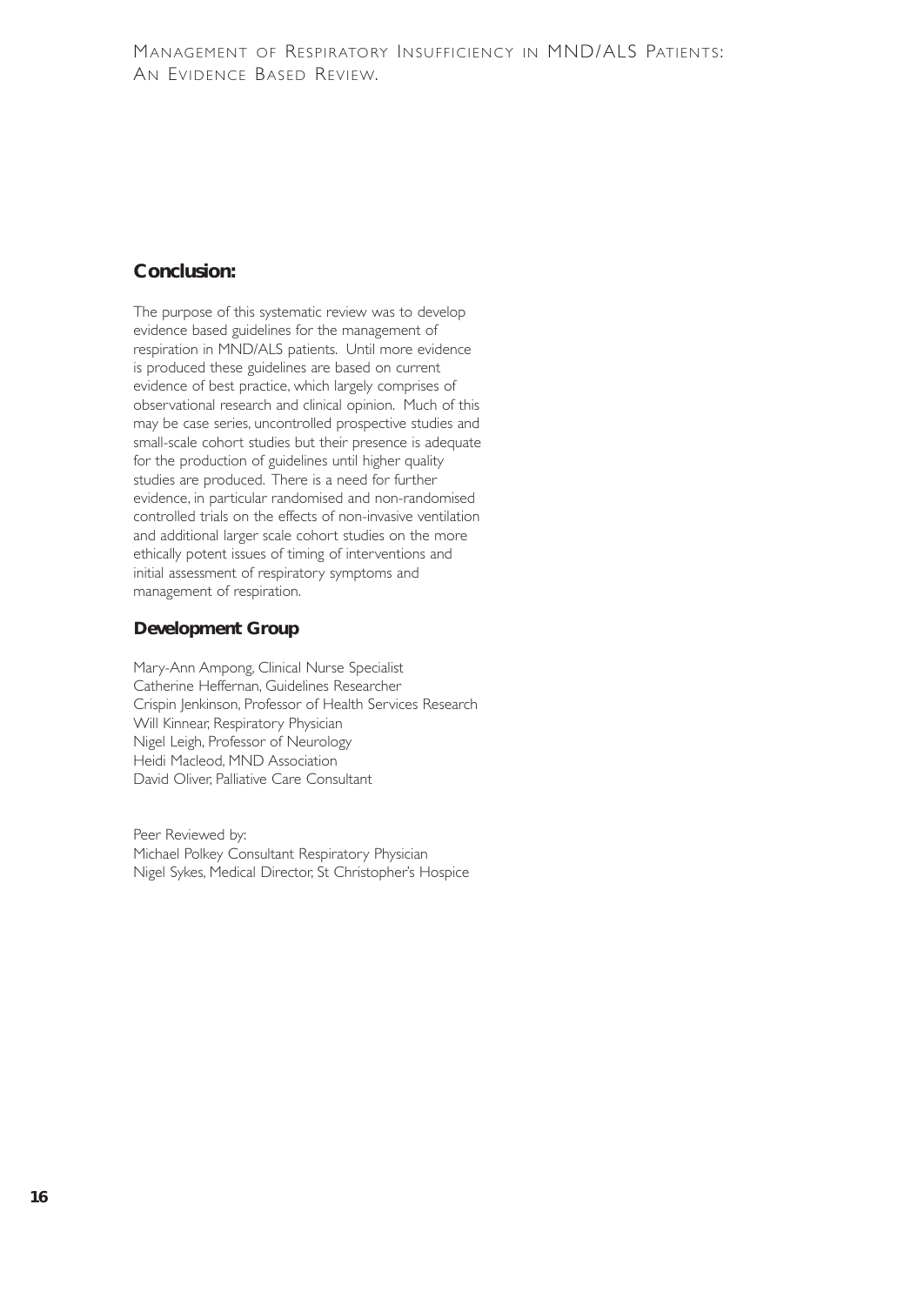# **Respiratory References**

1995,"AARC clinical practice guideline: long-term invasive mechanical ventilation in the home", *Respiratory Care*, vol. 40, no. 12, pp. 1313-1320.

Aboussouan, L. S., Khan, S. U., Meeker, D. P., Stelmach, K., & Mitsumoto, H. 1997,"Effect of noninvasive positivepressure ventilation on survival in amyotrophic lateral sclerosis", *Ann Intern Med*, vol. 127, no. 6, pp. 450-453.

Aboussouan, L. S. & Lewis, R. A. 1999,"Sleep, respiration and ALS", *J Neurol Sci*, vol. 164, no. 1, pp. 1-2.

Aboussouan, L. S., Khan, S. U., Banerjee, M., Arroliga, A. C., & Mitsumoto, H. 2001,"Objective measures of the efficacy of noninvasive positive-pressure ventilation in amyotrophic lateral sclerosis", *Muscle Nerve*, vol. 24, no. 3, pp. 403-409.

Albert, S. M., Murphy, P. L., Del Bene, M. L., & Rowland, L. P. 1999, "Prospective study of palliative care in ALS: choice, timing, outcomes", *J Neurol Sci*, vol. 169, no. 1-2, pp. 108-113.

Albert, S. M., Murphy, P. L., Del Bene, M. L., & Rowland, L. P. 1999,"A prospective study of preferences and actual treatment choices in ALS", *Neurology*, vol. 53, no. 2, pp. 278-283.

Andres, P., Finison, L., Conlon,T., & Munsat,T. Use of composite scores (megascores) to measure deficit in amyotrophic lateral sclerosis. Neurology 38, 405-408. 2003. Ref Type: Journal (Full)

Arnulf, I., Similowski,T., Salachas, F., Garma, L., Mehiri, S., Attali,V., Behin-Bellhesen,V., Meininger,V., & Derenne, J. P. 2000,"Sleep disorders and diaphragmatic function in patients with amyotrophic lateral sclerosis", *Am J Respir Crit Care Med*, vol. 161, no. 3 Pt 1, pp. 849-856.

Bach, J. R. 1993,"Amyotrophic lateral sclerosis. Communication status and survival with ventilatory support", *Am J Phys Med Rehabil.*, vol. 72, no. 6, pp. 343-349.

Bach, J. R. 1995,"Amyotrophic lateral sclerosis: predictors for prolongation of life by noninvasive respiratory aids", *Arch-Phys-Med-Rehabil.*, vol. 76, pp. 828-832.

Bach, J. R. 1995, "Respiratory muscle aids for the prevention of pulmonary morbidity and mortality", *Seminars-in-Neurology.*, vol. 15, no. 1, pp. 72-83.

Bach, J. R. 2002,"Amyotrophic lateral sclerosis: prolongation of life by noninvasive respiratory aids", *Chest*, vol. 122, no. 1, pp. 92-98.

Barthlen, G. M. 1997,"Nocturnal respiratory failure as an indication of noninvasive ventilation in the patient with neuromuscular disease", *Respiration*, vol. 64 Suppl 1, pp. 35-38.

Benditt, J. O. 2002,"Respiratory complications of amyotrophic lateral sclerosis", *Seminars-in-Respiratoryand-Critical-Care-Medicine.*, vol. 23, no. 3, pp. 239-247.

Borasio, G. D. & Voltz, R. 1997,"Palliative care in amyotrophic lateral sclerosis", *J Neurol*, vol. 244 Suppl 4, p. S11-S17.

Borasio, G. D., Gelinas, D. F., & Yanagisawa, N. 1998, "Mechanical ventilation in amyotrophic lateral sclerosis: a cross-cultural perspective", *J Neurol*, vol. 245 Suppl 2, pp. S7-12.

Borasio, G. D. & Voltz, R. 1998,"Discontinuation of mechanical ventilation in patients with amyotrophic lateral sclerosis", *J Neurol*, vol. 245, no. 11, pp. 717-722.

Borasio, G. D., Shaw, P. J., Hardiman, O., Ludolph, A. C., Sales-Luis, M. L., & Silani,V. 2001,"Standards of palliative care for patients with amyotrophic lateral sclerosis: results of a European survey", *Amyotroph.Lateral Scler.Other Motor Neuron Disord.*, vol. 2, no. 3, pp. 159- 164.

Borasio, G. D.,Voltz, R., & Miller, R. G. 2001,"Palliative care in amyotrophic lateral sclerosis", *Neurologic Clinics*, vol. 19, no. 4, pp. 829-847.

Bourke, S. C., Shaw, P. J., & Gibson, G. J. 2001, "Respiratory function vs sleep-disordered breathing as predictors of QOL in ALS", *Neurology*, vol. 57, no. 11, pp. 2040-2044.

Bourke, S. C.,Williams,T. L., Bullock, R. E., Gibson, G. J., & Shaw, P. J. 2002,"Non-invasive ventilation in motor neuron disease: current UK practice", *Amyotroph.Lateral Scler.Other Motor Neuron Disord.*, vol. 3, no. 3, pp. 145- 149.

Bradley, M. D., Orrell, R.W., Clarke, J., Davidson, A. C., Williams, A. J., Kullmann, D. M., Hirsch, N., & Howard, R. S. 2002,"Outcome of ventilatory support for acute respiratory failure in motor neurone disease", *J Neurol Neurosurg Psychiatry*, vol. 72, no. 6, pp. 752-756.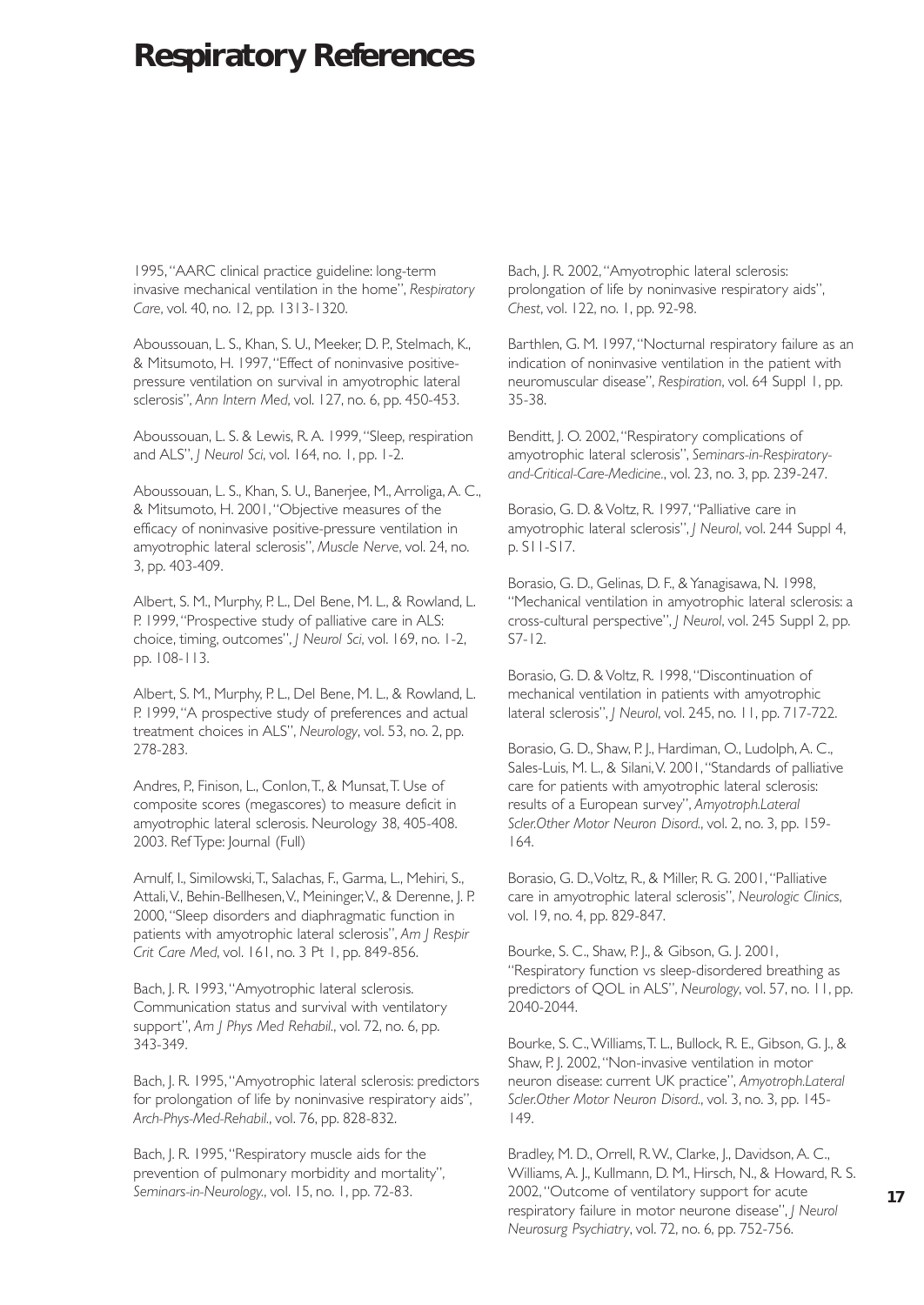Braun, S. R. 1987, "Respiratory system in amyotrophic lateral sclerosis", *Neurol Clin*, vol. 5, no. 1, pp. 9-31.

Braun, S. R., Sufit, R. L., Giovannoni, R., O'Connor, M., & Peters, H. 1987, "Intermittent negative pressure ventilation in the treatment of respiratory failure in progressive neuromuscular disease", *Neurology*, vol. 37, no. 12, pp. 1874-1875.

Bromberg, M. B., Forshew, D. A., Iaderosa, S., & McDonald, E. R. 1996,"Ventilator dependency in ALS: management, disease progression, and issues of coping", *J-Neurol-Rehabil.*, vol. 10, pp. 195-216.

Buhr-Schinner, H., Laier-Groeneveld, G., & Criee, C. P. 1999,"Die amyotrophe Lateralsklerose unter intermittierender Selbstbeatmungstherapie. [Amyotrophic lateral sclerosis and nasal mechanical ventilation]", *Med Klin*, vol. 94, no. 1 Spec No, pp. 102- 104.

Camu,W. 2001,"Troubles respiratoires du sommeil dans la sclerose laterale amyotrophique. [Respiratory disorders during sleep in amyotrophic lateral sclerosis]", *Rev Neurol (Paris)*, vol. 157, no. 11 Pt 2, p. S152-S155.

Cazzolli, P.A. & Oppenheimer, E.A. 1996, "Home mechanical ventilation for amyotrophic lateral sclerosis: nasal compared to tracheostomy-intermittent positive pressure ventilation", *J Neurol Sci*, vol. 139 Suppl, pp. 123- 128.

Cedarbaum, J. M., Stambler, N., Malta, E., Fuller, C., Hilt, D., Thurmond, B., & Nakanishi, A. 1999,"The ALSFRS-R: a revised ALS functional rating scale that incorporates assessments of respiratory function. BDNF ALS Study Group (Phase III)", *J Neurol Sci*, vol. 169, no. 1-2, pp. 13- 21.

Cedarbaum, J. M. & Stambler, N. 2001,"Disease status and use of ventilatory support by ALS patients. BDNF Study Group", *Amyotroph.Lateral Scler.Other Motor Neuron Disord.*, vol. 2, no. 1, pp. 19-22.

Chalmers, R. M., Howard, R. S.,Wiles, C. M., & Spencer, G.T. 1994,"Use of the rocking bed in the treatment of neurogenic respiratory insufficiency", *QJM*, vol. 87, no. 7, pp. 423-429.

Chaudri, M. B., Liu, C.,Watson, L., Jefferson, D., & Kinnear, W. J. 2000,"Sniff nasal inspiratory pressure as a marker of respiratory function in motor neuron disease", *European-Respiratory-Journal.*, vol. March, 15, pp. 539-542.

Chaudri, M. B., Liu, C., Hubbard, R., Jefferson, D., & Kinnear,W. J. 2002,"Relationship between supramaximal flow during cough and mortality in motor neurone disease", *Eur.Respir J*, vol. 19, no. 3, pp. 434-438.

Chen, R., Grand', m. F., Brown, J. D., & Bolton, C. F. 1997, "Motor neuron disease presenting as acute respiratory failure: Electrophysiological studies", *Muscle-and-Nerve.*, vol. 20, no. 4, pp. 517-519.

Chetta, A., Harris, M. L., Lyall, R. A., Rafferty, G. F., Polkey, M. I., Olivieri, D., & Moxham, J. 2001,"Whistle mouth pressure as test of expiratory muscle strength", *Eur.Respir J*, vol. 17, no. 4, pp. 688-695.

Chio, A. & Silani,V. 2001,"Amyotrophic lateral sclerosis care in Italy: a nationwide study in neurological centers", *J Neurol Sci*, vol. 191, no. 1-2, pp. 145-150.

Corrado, A., Gorini, M., & De Paola, E. 1995,"Alternative techniques for managing acute neuromuscular respiratory failure", *Seminars-in-Neurology.*, vol. 15, no. 1, pp. 84-89.

Crocker Houde, S. & Mangolds,V. Amytrophic Lateral Sclerosis: A team approach to primary care. Clinical Excellence.for Nurse Practitioners 3[6], 337-345. 1999. Ref Type: Journal (Full)

Culebras, A. 1996,"Sleep and neuromuscular disorders", *Neurol Clin*, vol. 14, no. 4, pp. 791-805.

De Carvalho, M., Matias,T., Coelho, F., Evangelista,T., Pinto, A., & Luis, M. L. 1996,"Motor neuron disease presenting with respiratory failure", *J Neurol Sci*, vol. 139 Suppl, pp. 117-122.

Dougan, C. F., Connell, C. O.,Thornton, E., & Young, C. A. 2000,"Development of a patient-specific dyspnoea questionnaire in motor neurone disease (MND): the MND dyspnoea rating scale (MDRS)", *J Neurol Sci*, vol. 180, no. 1-2, pp. 86-93.

Drory,V. E. & Gross, D. 2002,"No effect of creatine on respiratory distress in amyotrophic lateral sclerosis", *Amyotroph.Lateral Scler.Other Motor Neuron Disord.*, vol. 3, no. 1, pp. 43-46.

Escarrabill, J., Estopa, R., Farrero, E., Monasterio, C., & Manresa, F. 1998,"Long-term mechanical ventilation in amyotrophic lateral sclerosis", *Respir Med*, vol. 92, no. 3, pp. 438-441.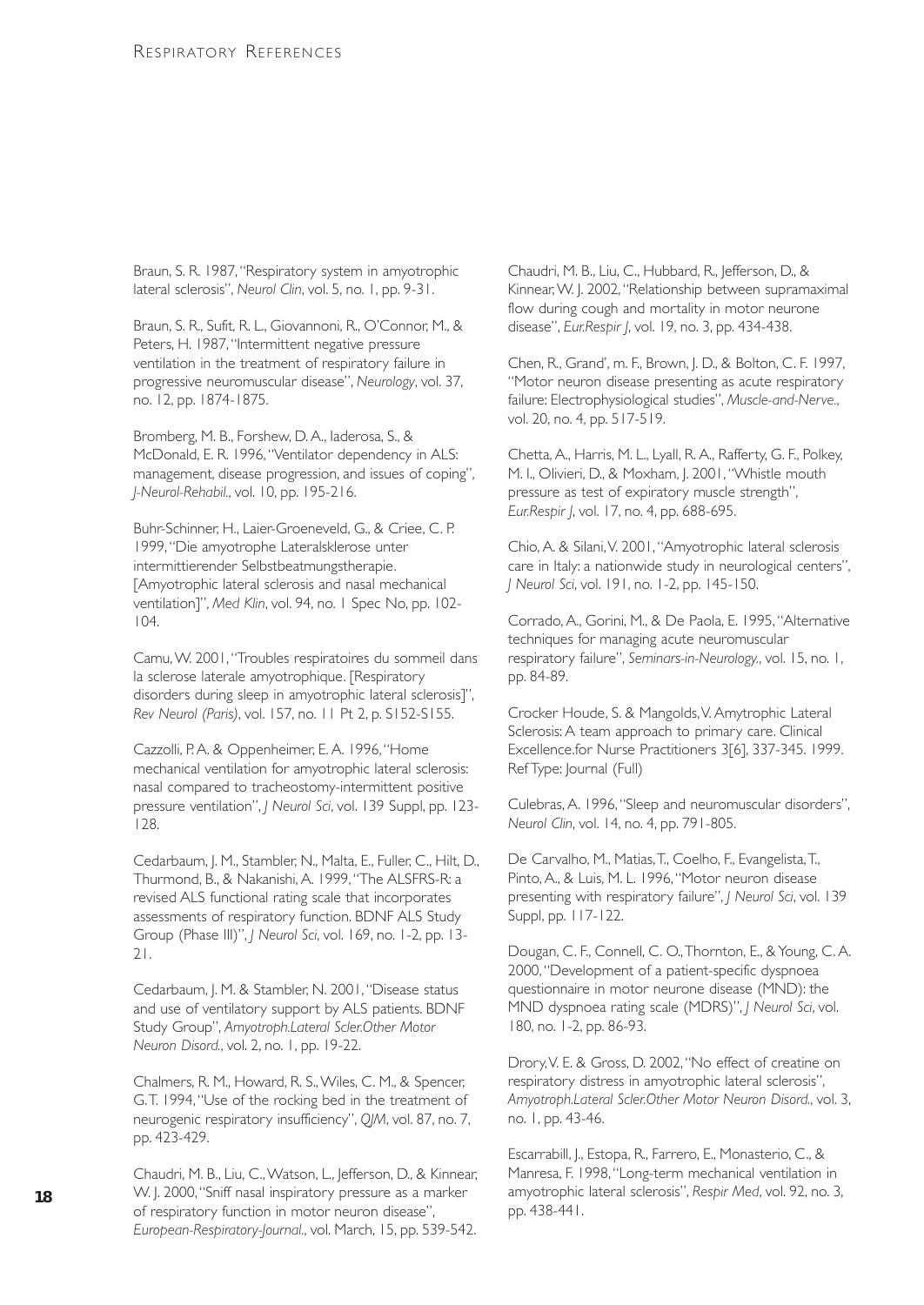Fallat, R. J., Jewitt, B., Bass, M., Kamm, B., & Norris, F. H. Spirometry in amyotrophic lateral sclerosis. Arch Neurol 36, 74-80. 1979. Ref Type: Journal (Full)

Fallat, R. J., Norris, F. H., Holden, D., Kandal, K., & Roggero, P. C. 1987, "Respiratory monitoring and treatment: objective treatments using non-invasive measurements", *Adv Exp Med Biol.*, vol. 209, pp. 191-200.

Ferguson, K. A., Strong, M. J., Ahmad, D., & George, C. F. 1996,"Sleep-disordered breathing in amyotrophic lateral sclerosis", *Chest*, vol. 110, no. 3, pp. 664-669.

Fitting, J.W., Paillex, R., Hirt, L., Aebischer, P., & Schluep, M. 1999,"Sniff nasal pressure: a sensitive respiratory test to assess progression of amyotrophic lateral sclerosis", *Ann Neurol*, vol. 46, no. 6, pp. 887-893.

Galinsky, M. D., Malaguti, R., Andres, P., & Munsat,T. 1996, "Amyotrophic lateral sclerosis: a comprehensive review", *Physician Assistant*, vol. 20, no. 8, p. 65.

Gay, P. C.,Westbrook, P. R., Daube, J. R., Litchy,W. J., Windebank, A. J., & Iverson, R. 1991,"Effects of alterations in pulmonary function and sleep variables on survival in patients with amyotrophic lateral sclerosis", *Mayo Clin Proc.*, vol. 66, no. 7, pp. 686-694.

Gay, P. C.,Westbrook, P. R., Daube, J. R., Litchy,W., Windebank, A., & Iverson, R. Nocturnal nasal ventilation for treatment of patients with hypercapnic respiratory failure. Mayo-Clinic-Proceedings. 66, 695-703. 1991. Ref Type: Journal (Full)

Gay, P. C. & Edmonds, L. C. 1995,"Severe hypercapnia after low-flow oxygen therapy in patients with neuromuscular disease and diaphragmatic dysfunction", *Mayo Clin Proc.*, vol. 70, no. 4, pp. 327-330.

Gelinas, D. & Miller, R. C. 2000,"A treatable disease: a guide to the management of amyotrophic lateral sclerosis," in *Amyotrophic Lateral Sclerosis.*, R. H. Brown,V. Meninger, & M. Swash, eds., Martin Duntz, London, pp. 405-422.

Gelinas, D. F., O'Connor, P., & Miller, R. G. 1998,"Quality of life for ventilator-dependent ALS patients and their caregivers", *J Neurol Sci*, vol. 160 Suppl 1, p. S134-S136.

Ginsberg, G. & Lowe, S. 2002,"Cost effectiveness of treatments for amyotrophic lateral sclerosis: a review of the literature", *Pharmacoeconomics.*, vol. 20, no. 6, pp. 367-387.

Gomez-Fernandez, L. & Calzada-Sierra, D. J. 2001, "Importancia del tratamiento rehabilitador multifactorial en la esclerosis lateral amiotrofica. [The importance of multifactorial rehabilitation treatment in amyotrophic lateral sclerosis]", *Rev Neurol*, vol. 32, no. 5, pp. 423-426.

Griggs, R. C.The use of pulmonary function testing as a quantitative measurement for therapeutic trials. Muscleand-Nerve. 13[suppl], S30-S34. 1990. Ref Type: Journal (Full)

Gross, D. & Meiner, Z. 1993,"The effect of ventilatory muscle training on respiratory function and capacity in ambulatory and bed-ridden patients with neuromuscular disease", *Monaldi-Archives-for-Chest-Disease*, vol. 48, no. 4, pp. 322-326.

Hadjikoutis, S. & Wiles, C. M. 2001,"Respiratory complications related to bulbar dysfunction in motor neuron disease", *Acta-Neurologica-Scandinavica*, vol. 103, no. april, pp. 207-213.

Hadjikoutis, S. & Wiles, C. M. 2001,"Venous serum chloride and bicarbonate measurements in the evaluation of respiratory function in motor neuron disease", *QJM*, vol. 94, no. Sept, pp. 491-495.

Hardiman, O. 2000,"Symptomatic treatment of respiratory and nutritional failure in amyotrophic lateral sclerosis", *J Neurol* , vol. 247, no. 4, pp. 245-251.

Hein, H., Schucher, B., & Magnussen, H. 1999, "Intermittierende Selbstbeatmung bei neuromuskularen Erkrankungen:Verlauf und Lebensqualitat. [Intermittent assisted ventilation in neuromuscular diseases: course and quality of life]", *Pneumologie*, vol. 53 Suppl 2, p. S89-S90.

Hetta, J. & Jansson, I. 1997,"Sleep in patients with amyotrophic lateral sclerosis", *J Neurol*, vol. 244, no. 4 Suppl 1, p. S7-S9.

Hillel, A. D.,Yorkston, K., & Miller, R. M. 1989,"Using phonation time to estimate vital capacity in amyotrophic lateral sclerosis", *ARCH PHYS MED REHABIL*, vol. 70, no. 8, pp. 618-620.

Howard, R. S.,Wiles, C. M., & Loh, L. 1989,"Respiratory complications and their management in motor neuron disease", *Brain* , vol. 112, no. Pt 5, pp. 1155-1170.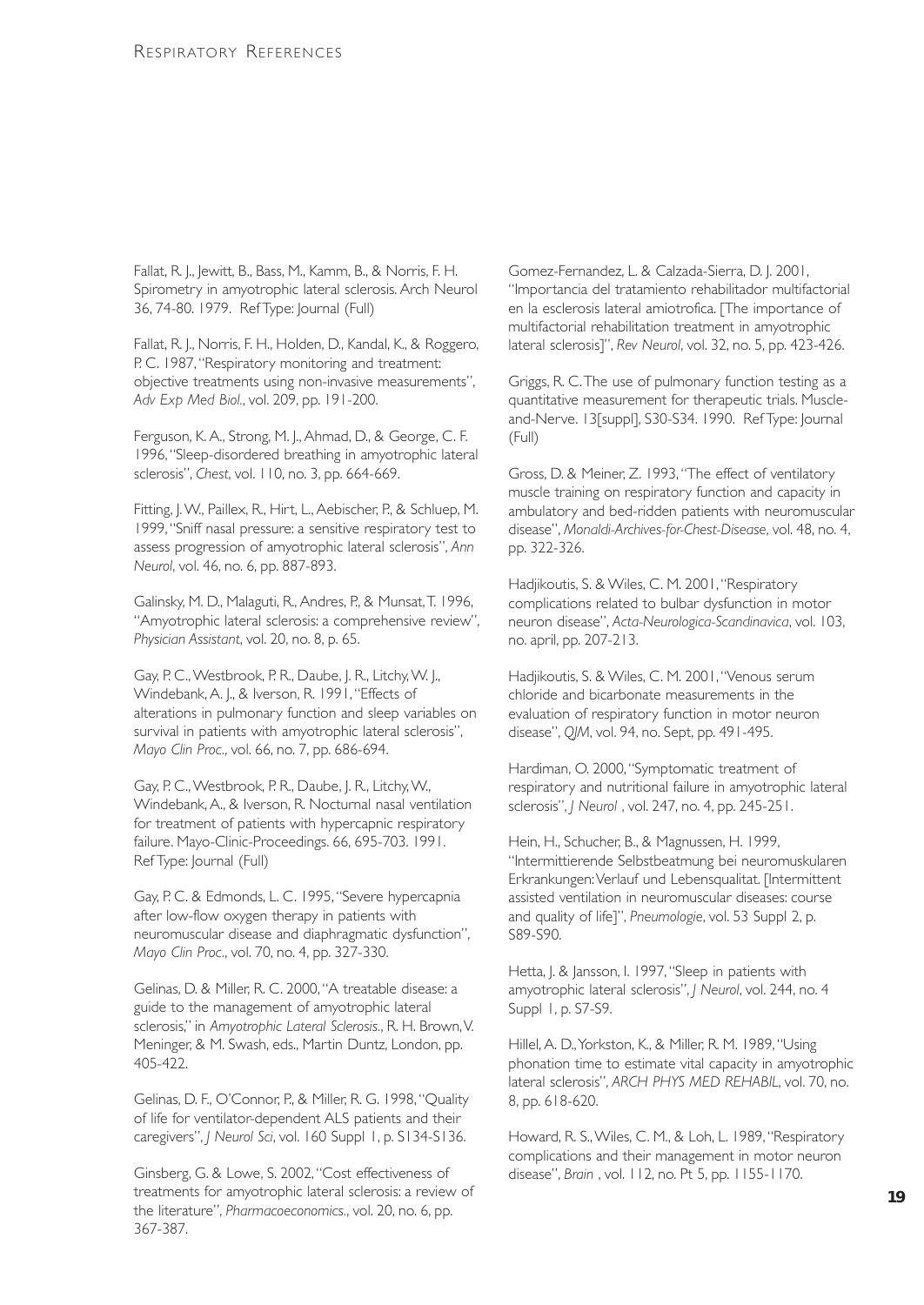Jackson, C. E., Rosenfeld, J., Moore, D. H., Bryan, W. W., Barohn, R. J.,Wrench, M., Myers, D., Heberlin, L., King, R., Smith, J., Gelinas, D., & Miller, R. G. 2001,"A preliminary evaluation of a prospective study of pulmonary function studies and symptoms of hypoventilation in ALS/MND patients", *J Neurol Sci*, vol. 191, no. 1-2, pp. 75-78.

Kamimoto, K., Murakami, N., Muroga,T., Matsubara, M., & Yamamoto, M. 1989,"[A comparative study between amyotrophic lateral sclerosis patients with and without mechanical ventilation]", *Rinsho Shinkeigaku*, vol. 29, no. 8, pp. 989-993.

Kang, S. & Bach, J. R.Vital capacity and cough flows in neuromuscular disease. Am-J-Phys-Med-Rehabil. 79, 222-227. 2000. Ref Type: Journal (Full)

Kaub-Wittemer, D., von Steinbuchel, N., Wasner, M., Laier-Groeneveld, G., & Borasio, D. Quality of life and psychosocial issues in ventilated patients with amyotrophic lateral sclerosis and their caregivers. Journal of Pain and Symptom Management 26[4], 890-896. 2003. Ref Type: Journal (Full)

Kimura, K.,Tachibana, N., Kimura, J., & Shibasaki, H. 1999, "Sleep-disordered breathing at an early stage of amyotrophic lateral sclerosis", *J Neurol Sci*, vol. 164, no. 1, pp. 37-43.

Kleopa, K. A., Sherman, M., Neal, B., Romano, G. J., & Heiman-Patterson,T. 1999,"Bipap improves survival and rate of pulmonary function decline in patients with ALS", *J Neurol Sci*, vol. 164, no. 1, pp. 82-88.

Kondo, K. & Shinkai,T. 1996,"Home ventilation for amyotrophic lateral sclerosis patients," in *Amyotrophic Lateral Sclerosis: Progress and Perspectives in Basic Research and Clinical Application*, I. Nakano & A. Hirano, eds., Elsevier, Amsterdam, pp. 388-392.

Kristijanson, L. J., Nelson, F., & Henteleff, P. D. Palliative care for individuals with amyotrophic lateral sclerosis. Journal of Palliative Care 2[2], 28-34. 1987. Canada: Clinical Research Inst of Montreal/Ctr for Bioethics. Ref Type: Journal (Full)

Langton Hewer, R. 1995,"The Management of Motor Neuron Disease," in *Motor Neurone Disease: Biology and Management*, P. N. Leigh & M. Swash, eds., Springer-Verlas, London, pp. 375-406.

Lechtzin, N.,Weiner, C. M., & Clawson, L. 2001,"A fatal complication of noninvasive ventilation", *N Engl J Med*, vol. 344, no. 7, p. 533.

Lechtzin, N., Rothstein, J., Clawson, L., Diette, G. B., & Wiener, C. M. 2002,"Amyotrophic lateral sclerosis: evaluation and treatment of respiratory impairment", *Amyotroph.Lateral Scler.Other Motor Neuron Disord.*, vol. 3, no. 1, pp. 5-13.

Leigh, N. & Ray-Chaudhuri, K. Motor Neuron Disease. Journal of Neurology, Neurosurgery and Psychiatry 57, 886-896. 1994. Ref Type: Journal (Full)

Lyall, R. A., Moxham, J., & Leigh, N. 2000,"The control of symptoms. 4.1 Dyspnoea.," in *Palliative Care in Amyotrophic Lateral Sclerosis (Motor Neurone Disease)*, 1st edn, D. Oliver, G. D. Borasio, & D.Walsh, eds., Oxford University Press, Oxford, pp. 43-62.

Lyall, R. A., Donaldson, N., Fleming, T., Wood, C., Newsom-Davis, I., Polkey, M. I., Leigh, P. N., & Moxham, J. 2001,"A prospective study of quality of life in ALS patients treated with noninvasive ventilation", *Neurology*, vol. 57, no. 1, pp. 153-156.

Lyall, R. A., Donaldson, N., Polkey, M. I., Leigh, P. N., & Moxham, J. 2001, "Respiratory muscle strength and ventilatory failure in amyotrophic lateral sclerosis", *Brain*, vol. 124, no. Pt 10, pp. 2000-2013.

Marti, F. J., Sanchis, J., Casan, P., Miralda, R., Garcia, P. E., & Illa, I. 1996,"Forced vital capacity deterioration in amyotrophic lateral sclerosis has an inflexion point", *EUR J NEUROL*, vol. 3, no. 1, pp. 40-43.

McDonald, E. R., Hillel, A., & Wiedenfeld, S. A. 1996, "Evaluation of the psychological status of ventilatorysupported patients with ALS/MND", *Palliat Med*, vol. 10, no. 1, pp. 35-41.

Melo, J., Homma, A., Iturriaga, E., Frierson, L., Amato, A., Anzueto, A., & Jackson, C. 1999,"Pulmonary evaluation and prevalence of non-invasive ventilation in patients with amyotrophic lateral sclerosis: a multicenter survey and proposal of a pulmonary protocol", *J Neurol Sci*, vol. 169, no. 1-2, pp. 114-117.

Miller, R. G., Rosenberg, J. A., Gelinas, D. F., Mitsumoto, H., Newman, D., Sufit, R. L., Borasio, G. D., Bradley,W. G., Bromberg, M. B., Brooks, B. R., Kasarskis, E. J., Munsat,T. L., & Oppenheimer, E. A. 1999,"Practice parameter: the care of the patient with amyotrophic lateral sclerosis (an evidence-based review): report of the Quality Standards Subcommittee of the American Academy of Neurology", *Neurorehabilitation.and Neural Repair*, vol. 13, no. 2, pp. 93-107.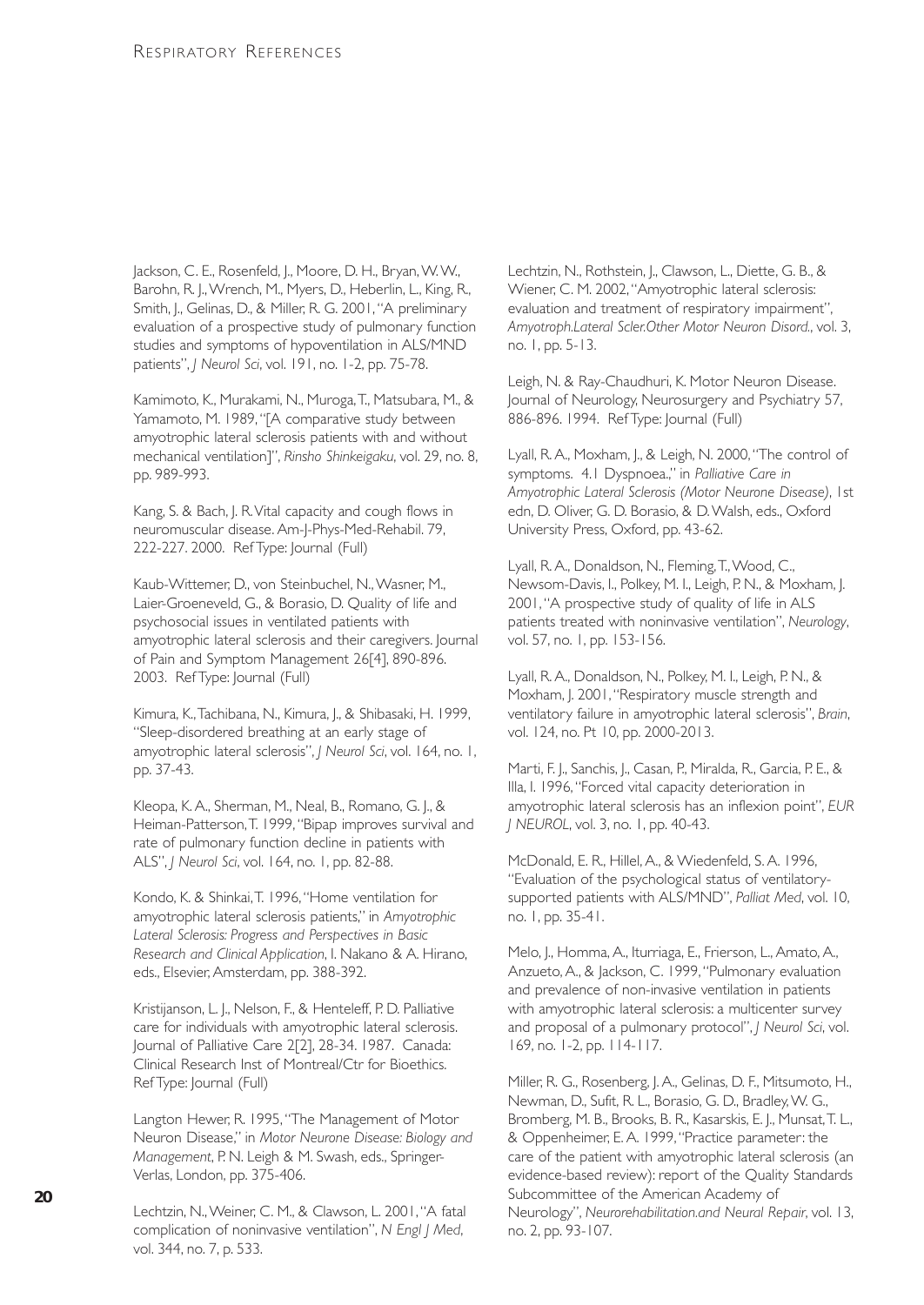Moss, A. H., Casey, P., Stocking, C. B., Roos, R. P., Brooks, B. R., & Siegler, M. 1993,"Home ventilation for amyotrophic lateral sclerosis patients: outcomes, costs, and patient, family, and physician attitudes", *Neurology*, vol. 43, no. 2, pp. 438-443.

Moss, A. H., Oppenheimer, E. A., Casey, P., Cazzolli, P. A., Roos, R. P., Stocking, C. B., & Siegler, M. 1996,"Patients with amyotrophic lateral sclerosis receiving long-term mechanical ventilation. Advance care planning and outcomes", *Chest*, vol. 110, no. 1, pp. 249-255.

Narayanaswami, P., Bertorini,T. E., Pourmand, R., & Horner, L. H. 2000,"Long-term tracheostomy ventilation in neuromuscular diseases: patient acceptance and quality of life", *Neurorehabilitation.and Neural Repair*, vol. 14, no. 2, pp. 135-139.

Newsom-Davis, I. C., Lyall, R. A., Leigh, P. N., Moxham, J., & Goldstein, L. H. 2001,"The effect of non-invasive positive pressure ventilation (NIPPV) on cognitive function in amyotrophic lateral sclerosis (ALS): a prospective study", *J Neurol Neurosurg Psychiatry*, vol. 71, no. 4, pp. 482-487.

Peruzzi, A. C. & Potts, A. F. 1996,"Physical therapy intervention for persons with amyotrophic lateral sclerosis", *Physiother-Canada.*, vol. 48, pp. 119-126.

Pinto, A. C., Evangelista,T., Carvalho, M., Alves, M. A., & Sales-Luis, M. L. 1995, "Respiratory assistance with a noninvasive ventilator (Bipap) in MND/ALS patients: survival rates in a controlled trial", *J Neurol Sci*, vol. 129 Suppl, pp. 19-26.

Pinto, A. C., Evangelista,T., De Carvalho, M., Paiva,T., & Lurdes-Sales-Luis, M. 1999,"Respiratory disorders in ALS: sleep and exercise studies", *J Neurol Sci*, vol. 169, no. 1-2, pp. 61-68.

Pinto, A. C., Alves, M., Nogueira, A., Evangelista,T., Carvalho, J., Coelho, A., De Carvalho, M., & Sales-Luis, M. L. 1999,"Can amyotrophic lateral sclerosis patients with respiratory insufficiency exercise?", *J Neurol Sci*, vol. 169, no. 1-2, pp. 69-75.

Polkey, M., I, Lyall, R. A., Davidson, A. C., Leigh, P. N., & Moxham, J. Ethical and clincial issues in the use of home non-invasive mechanical ventilation for the palliation of breathlessness in motor neurone disease.Thorax 54, 367-371. 1999. Ref Type: Journal (Full)

Polkey, M. I., Lyall, R. A., Green, M., Nigel-Leigh, P., & Moxham, J. 1998,"Expiratory muscle function in amyotrophic lateral sclerosis", *Am J Respir Crit Care Med*, vol. 158, no. 3, pp. 734-741.

Poloni, M., Mento, S. A., Mascherpa, C., & Ceroni, M. 1983,"Value of spirometric investigations in amyotrophic lateral sclerosis", *Ital.J Neurol Sci*, vol. 4, no. 1, pp. 39-46.

Richard, I. & Rome, J. 2000,"Terminal Care in amyotrophic lateral sclerosis," in *Amyotrophic Lateral Sclerosis*, R. H. Brown,V. Meninger, & M. Swash, eds., Martin Dunitz, London, pp. 441-452.

Saito, T. 1999, "[Mechanical ventilation for amyotrophic lateral sclerosis—Making a comparison between hospital and home care]", *Rinsho Shinkeigaku*, vol. 39, no. 1, pp. 70-71.

Schiffman, P. L. & Belsh, J. M. 1989, "Effect of inspiratory resistance and theophylline on respiratory muscle strength in patients with amyotrophic lateral sclerosis", *Am Rev Respir Dis.*, vol. 139, no. 6, pp. 1418-1423.

Schiffman, P. L. & Belsh, J. M. 1993, "Pulmonary function at diagnosis of amyotrophic lateral sclerosis. Rate of deterioration", *Chest*, vol. 103, no. 2, pp. 508-513.

Schilz, R. & Marlow, S. 2001,"Pulmonary Management," in *Amyotrohic Lateral Sclerosis.*, H. Mitsumoto & T. Munsat, eds., Demos, New York, pp. 163-200.

Schlamp, V., Karg, O., Abel, A., Schlotter, B., Wasner, M., & Borasio, G. D. 1998,"Nichtinvasive intermittierende Selbstbeatmung (ISB) als Palliativmassnahme bei amyotropher Lateralsklerose. [Noninvasive intermittent self-ventilation as a palliative measure in amyotrophic lateral sclerosis]", *Nervenarzt*, vol. 69, no. 12, pp. 1074- 1082.

Schoenhofer, B. & Koehler, D. 1998,"Options and limitations in the treatment of respiratory failure in amyotrophic lateral sclerosis", *Nervenarzt-.April,* vol. 69, no. April, pp. 312-319.

Schonhofer, B. & Kohler, D. 1998,"Therapeutische Strategien der ventilatorischen Insuffizienz bei amyotropher Lateralsklerose (ALS). Moglichkeiten und Grenzen. [Therapeutic strategies in respiratory insufficiency in amyotrophic lateral sclerosis. Possibilities and limits]", *Nervenarzt*, vol. 69, no. 4, pp. 312-319.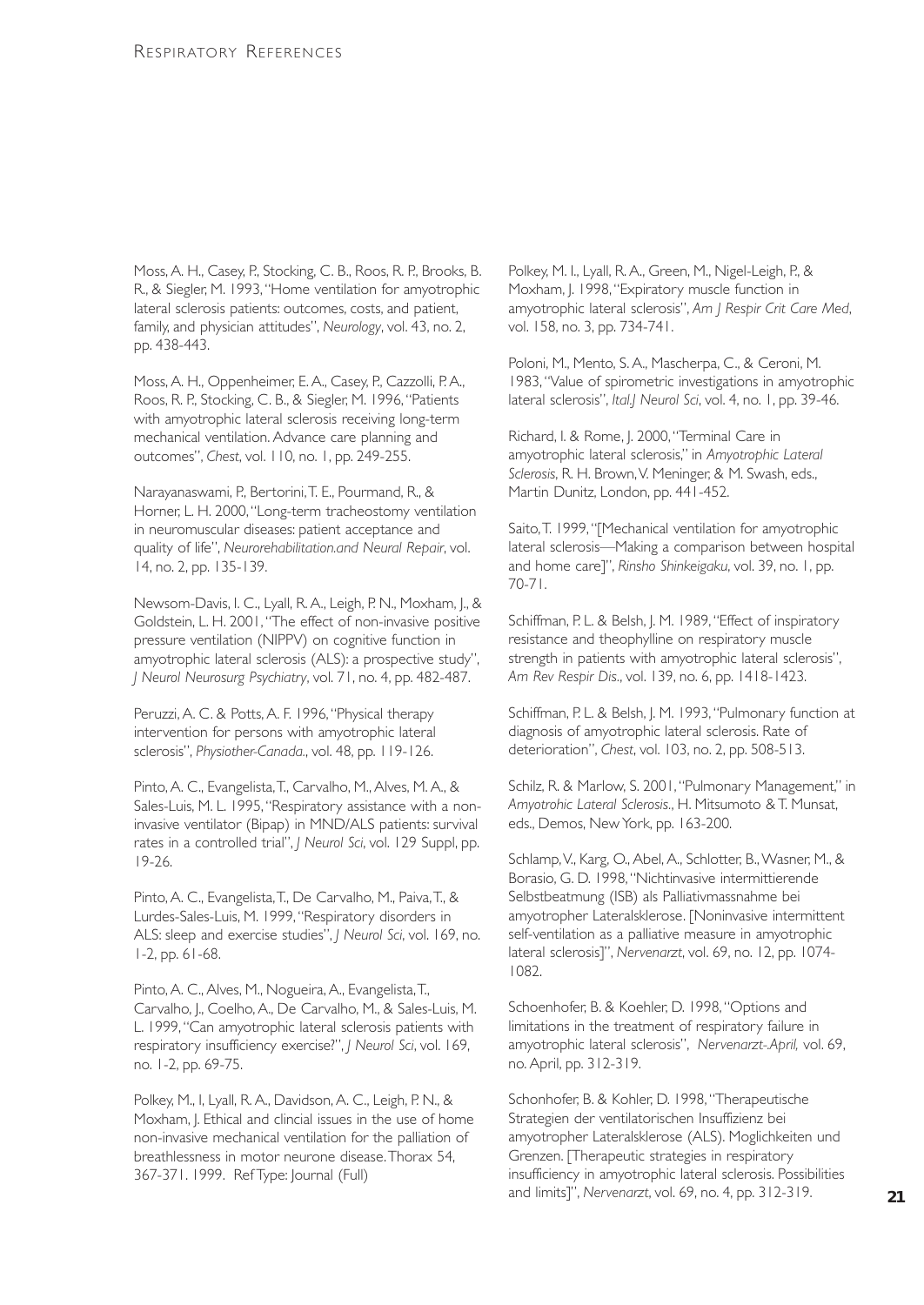Sherman, M. S. & Paz, H. L. 1994,"Review of respiratory care of the patient with amyotrophic lateral sclerosis", *Respiration*, vol. 61, no. 2, pp. 61-67.

Shimizu, T., Hayashi, H., & Tanabe, H. 1991, "[Energy metabolism of ALS patients under mechanical ventilation and tube feeding]", *Rinsho Shinkeigaku*, vol. 31, no. 3, pp. 255-259.

Shimizu,T., Hayashi, H., Kato, S., Hayashi, M.,Tanabe, H., & Oda, M. 1994,"Circulatory collapse and sudden death in respirator-dependent amyotrophic lateral sclerosis", *J Neurol Sci*, vol. 124, no. 1, pp. 45-55.

Shneerson, J. M. & Simonds, A. K. 2002,"Noninvasive ventilation for chest wall and neuromuscular disorders", *Eur.Respir J*, vol. 20, no. 2, pp. 480-487.

Silverstein, M. D., Stocking, C. B., Antel, J. P., Beckwith, J., Roos, R. P., & Siegler, M. 1991,"Amyotrophic lateral sclerosis and life-sustaining therapy: patients' desires for information, participation in decision making, and lifesustaining therapy", *Mayo Clin Proc.*, vol. 66, no. 9, pp. 906-913.

Similowski,T., Attali,V., Bensimon, G., Salachas, F., Mehiri, S., Arnulf, I., Lacomblez, L., Zelter, M., Meininger,V., & Derenne, J. P. 2000, "Diaphragmatic dysfunction and dyspnoea in amyotrophic lateral sclerosis", *Eur.Respir J*, vol. 15, no. 2, pp. 332-337.

Simonds, A. K. 2000,"Nasal ventilation in progressive neuromuscular disease: experience in adults and adolescents", *Monaldi Arch Chest Dis.*, vol. 55, no. 3, pp. 237-241.

Sivak, E. D., Gipson,W.T., & Hanson, M. R. 1982,"Longterm management of respiratory failure in amyotrophic lateral sclerosis", *Ann Neurol*, vol. 12, no. 1, pp. 18-23.

Sivak, E. D., Cordasco, E. M., & Gipson,W.T. Pulmonary Mechanical Ventilation at Home: A Reasonable and Less Expensive Alternative. Respiratory Care 28[1], 42-49. 1983. Ref Type: Journal (Full)

Sivak, E. D., Shefner, J. M., Mitsumoto, H., & Taft, J. M. 2001, "The use of non-invasive positive pressure ventilation (NIPPV) in ALS patients. A need for improved determination of intervention timing", *Amyotroph.Lateral Scler.Other Motor Neuron Disord.*, vol. 2, no. 3, pp. 139-145.

Stambler, N., Charatan, N., & Cedarbaum, J. M. Prognostic indicators of survival in ALS. Neurology 50, 66-72. 1998. Ref Type: Journal (Full)

Stewart, H., Eisen, A., Road, J., Mezei, M., & Weber, M. 2001,"Electromyography of respiratory muscles in amyotrophic lateral sclerosis", *J Neurol Sci*, vol. 191, no. 1- 2, pp. 67-73.

Suarez, A. A., Pessolano, F. A., Monteiro, S. G., Ferreyra, G., Capria, M. E., Mesa, L., Dubrovsky, A., & De Vito, E. L. 2002,"Peak flow and peak cough flow in the evaluation of expiratory muscle weakness and bulbar impairment in patients with neuromuscular disease", *Am J Phys Med Rehabil.*, vol. 81, no. 7, pp. 506-511.

Sufit, R. 1997,"Symptomatic treatment of ALS", *Neurology-.*, vol. 48, p. S15-S22.

Tandan, R. & Bradley, W. G. Amyotrophic Lateral Sclerosis: Part 1. Clinical Features, Pathology, and Ethical Issues in Management. Annals of Neurology 18[3], 271-280. 1985. Ref Type: Journal (Full)

van Kesteren, R. G.,Velthuis, B., & van Leyden, L.W. 2001, "Psychosocial problems arising from home ventilation", *American Journal of Physical Medicine and Rehabilitation*, vol. 80, no. 6, pp. 439-446.

Varrato, J., Siderowf, A., Damiano, P., Gregory, S., Feinberg, D., & McCluskey, L. 2001,"Postural change of forced vital capacity predicts some respiratory symptoms in ALS", *Neurology*, vol. 57, no. 2, pp. 357-359.

Velasco, R., Salachas, F., Munerati, E., Le Forestier, N., Pradat, P. F., Lacomblez, L., Orvoen-Frija, E., & Meininger, V. 2002,"Oxymetrie nocturne chez les patients atteints de sclerose laterale amyotrophique: analyse de son role predictif sur la survie. [Nocturnal oxymetry in patients with amyotrophic lateral sclerosis: role in predicting survival]", *Rev Neurol (Paris)*, vol. 158, no. 5 Pt 1, pp. 575-578.

Way, J., Back, A. L., & Curtis, J. R.Withdrawing life support and resolution of conflict with families. BMJ 325, 1342-1345. 2002. Ref Type: Journal (Full)